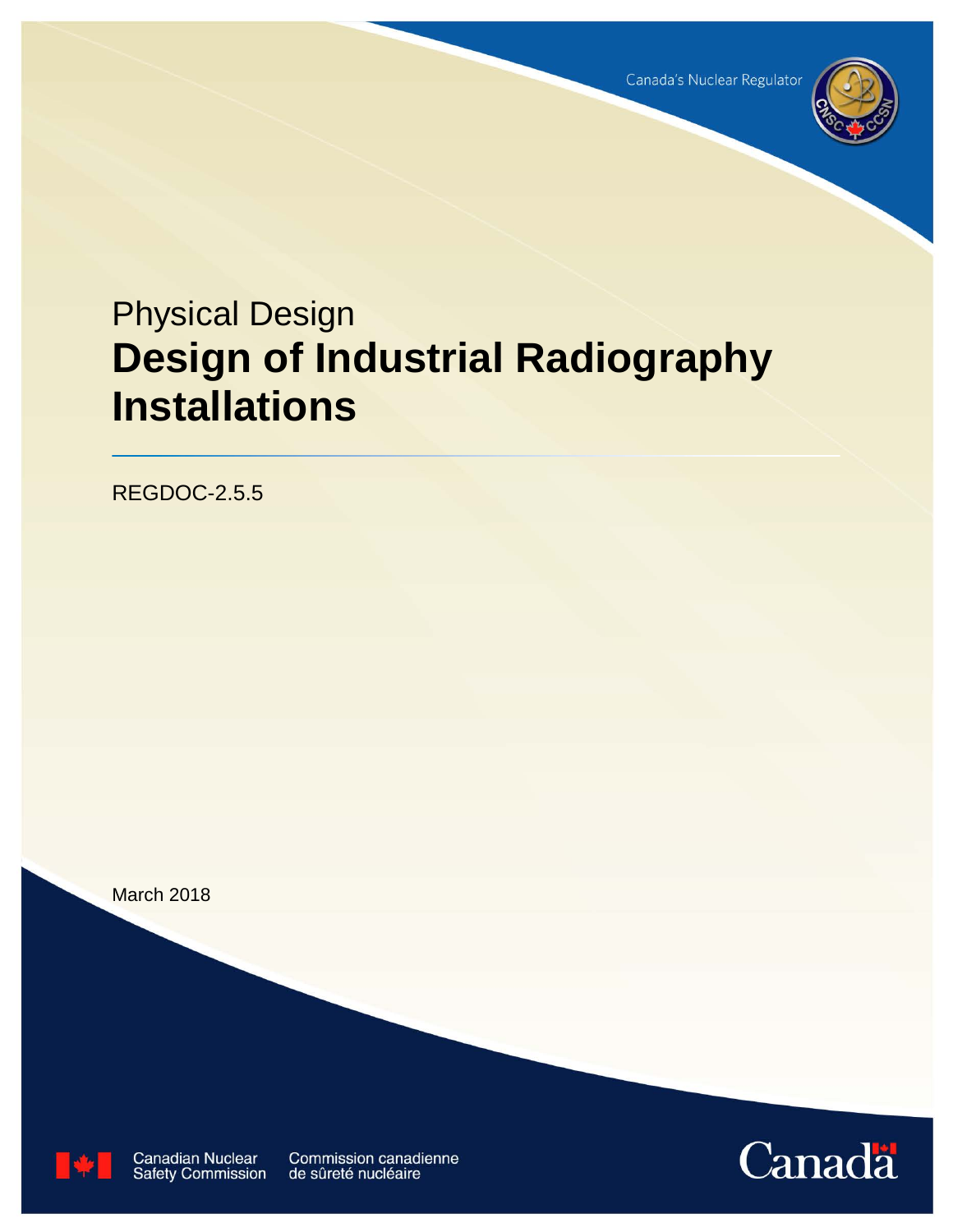#### **Design of Industrial Radiography Installations**

Regulatory document REGDOC-2.5.5

© Canadian Nuclear Safety Commission (CNSC) 2018 Cat. No. CC172-189/2018E-PDF ISBN 978-0-660-25774-7

Extracts from this document may be reproduced for individual use without permission provided the source is fully acknowledged. However, reproduction in whole or in part for purposes of resale or redistribution requires prior written permission from the Canadian Nuclear Safety Commission.

*Également publié en français sous le titre : Conception des installations de gammagraphie industrielle*

#### **Document availability**

This document can be viewed on the [CNSC website.](http://www.nuclearsafety.gc.ca/) To request a copy of the document in English or French, please contact:

Canadian Nuclear Safety Commission 280 Slater Street P.O. Box 1046, Station B Ottawa, Ontario K1P 5S9 CANADA

Tel.: 613-995-5894 or 1-800-668-5284 (in Canada only) Fax: 613-995-5086 Email: [cnsc.info.ccsn@canada.ca](mailto:cnsc.info.ccsn@canada.ca) Website: [nuclearsafety.gc.ca](http://www.nuclearsafety.gc.ca/) Facebook: [facebook.com/CanadianNuclearSafetyCommission](http://www.facebook.com/CanadianNuclearSafetyCommission) YouTube: [youtube.com/cnscccsn](http://www.youtube.com/cnscccsn) Twitter: [@CNSC\\_CCSN](https://twitter.com/CNSC_CCSN) LinkedIn: [linkedin.com/company/cnsc-ccsn](https://www.linkedin.com/company/cnsc-ccsn/)

#### **Publishing history**

March 2018 Version 1.0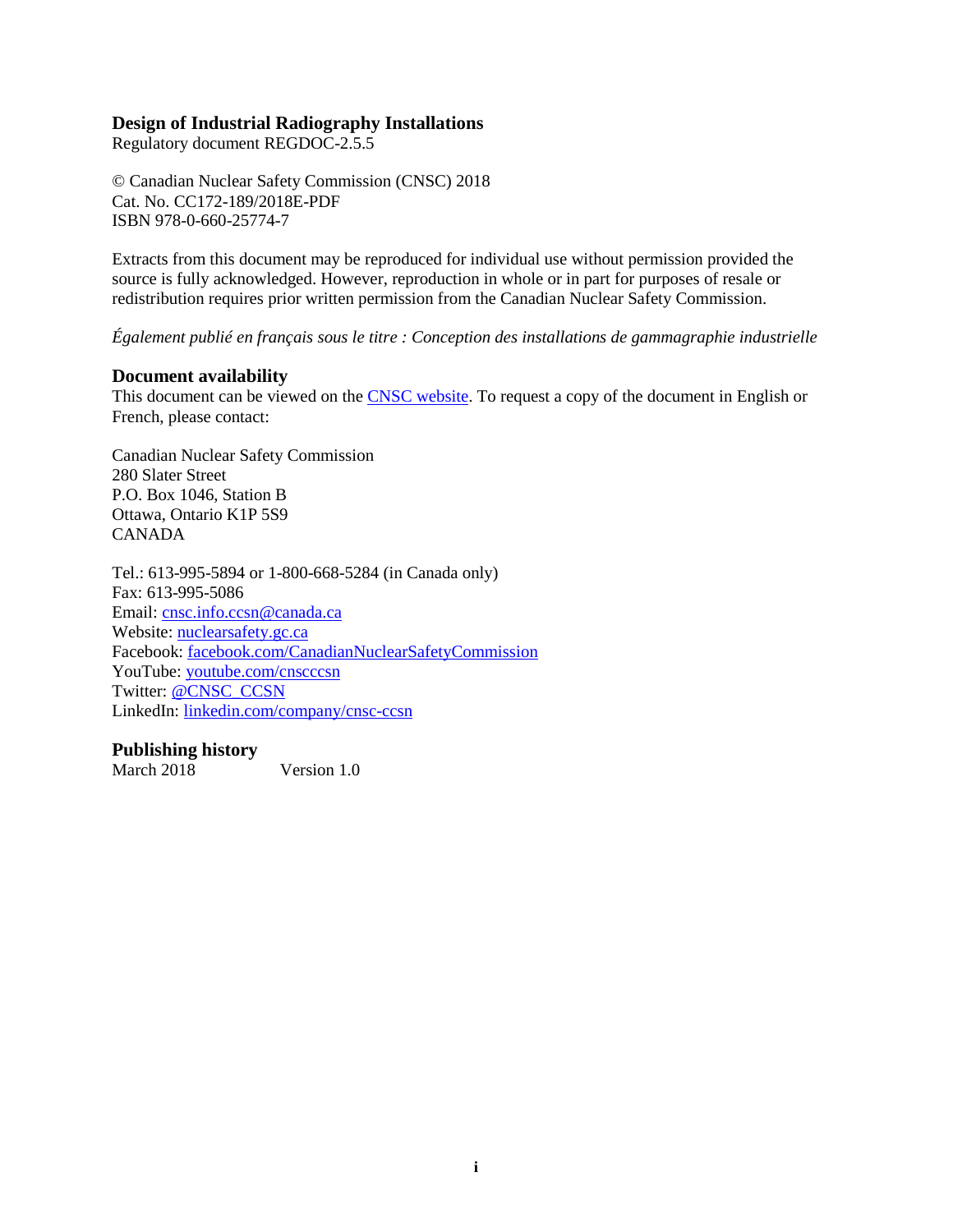# **Preface**

This regulatory document is part of the CNSC's physical design series of regulatory documents, which also covers: design of uranium mines and mills, reactor facilities, nuclear substance laboratories, and nuclear medicine rooms. The full list of regulatory document series is included at the end of this document and can also be found on th[e CNSC's website.](http://www.nuclearsafety.gc.ca/eng/acts-and-regulations/regulatory-documents/index.cfm#R13)

Industrial radiography involves the use of risk-significant sealed sources of nuclear substances, most commonly cobalt-60, iridium-192 and selenium-75, to evaluate the internal structure and integrity of metals and other materials in pipelines, welds, castings and building structures.

A radiography installation is any shielded enclosure, cell or vault specifically designed for radiography. Radiography installations can be very effective in preventing or minimizing doses to both operators and persons within the vicinity. Radiography installations can also provide an additional level of safety by preventing unauthorized access during operations.

REGDOC-2.5.5, *Design of Industrial Radiography Installations*, provides guidance for the design of radiography installations. This information will assist individuals in the design and construction of installations that are safe to use, and that ensure that doses to certified exposure device operators, workers and all persons in the vicinity of the work being performed are within regulatory limits and are kept as low as reasonably achievable.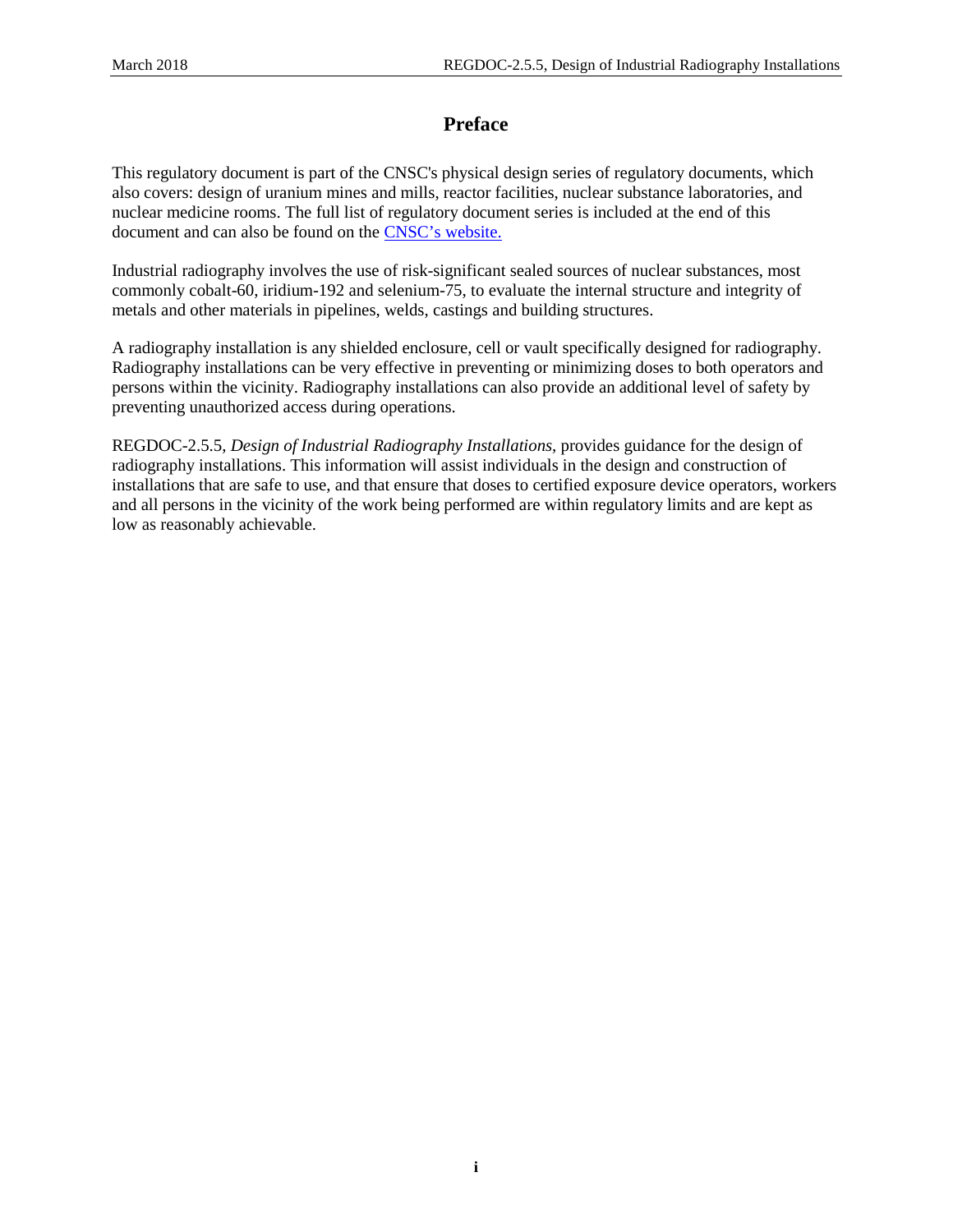# **Table of Contents**

| 1.               |     |       |                                                                                    |  |  |  |  |  |
|------------------|-----|-------|------------------------------------------------------------------------------------|--|--|--|--|--|
|                  | 1.1 |       |                                                                                    |  |  |  |  |  |
|                  | 1.2 |       |                                                                                    |  |  |  |  |  |
|                  | 1.3 |       |                                                                                    |  |  |  |  |  |
| 2.               |     |       |                                                                                    |  |  |  |  |  |
| 3.               |     |       |                                                                                    |  |  |  |  |  |
|                  | 3.1 |       |                                                                                    |  |  |  |  |  |
|                  |     | 3.1.1 |                                                                                    |  |  |  |  |  |
|                  |     | 3.1.2 |                                                                                    |  |  |  |  |  |
|                  |     | 3.1.3 |                                                                                    |  |  |  |  |  |
|                  | 3.2 |       |                                                                                    |  |  |  |  |  |
|                  |     | 3.2.1 |                                                                                    |  |  |  |  |  |
|                  |     | 3.2.2 |                                                                                    |  |  |  |  |  |
|                  |     | 3.2.3 |                                                                                    |  |  |  |  |  |
|                  | 3.3 |       |                                                                                    |  |  |  |  |  |
|                  |     | 3.3.1 |                                                                                    |  |  |  |  |  |
|                  |     | 3.3.2 |                                                                                    |  |  |  |  |  |
|                  | 3.4 |       |                                                                                    |  |  |  |  |  |
| $\overline{4}$ . |     |       |                                                                                    |  |  |  |  |  |
|                  | 4.1 |       |                                                                                    |  |  |  |  |  |
|                  | 4.2 |       |                                                                                    |  |  |  |  |  |
|                  |     | 4.2.1 |                                                                                    |  |  |  |  |  |
|                  |     |       |                                                                                    |  |  |  |  |  |
|                  |     | 4.2.3 | Limiting the position and direction of the radiation source within the radiography |  |  |  |  |  |
|                  |     |       |                                                                                    |  |  |  |  |  |
|                  | 4.3 |       |                                                                                    |  |  |  |  |  |
| 5.               |     |       |                                                                                    |  |  |  |  |  |
| 6.               |     |       |                                                                                    |  |  |  |  |  |
| 7.               |     |       |                                                                                    |  |  |  |  |  |
|                  | 7.1 |       |                                                                                    |  |  |  |  |  |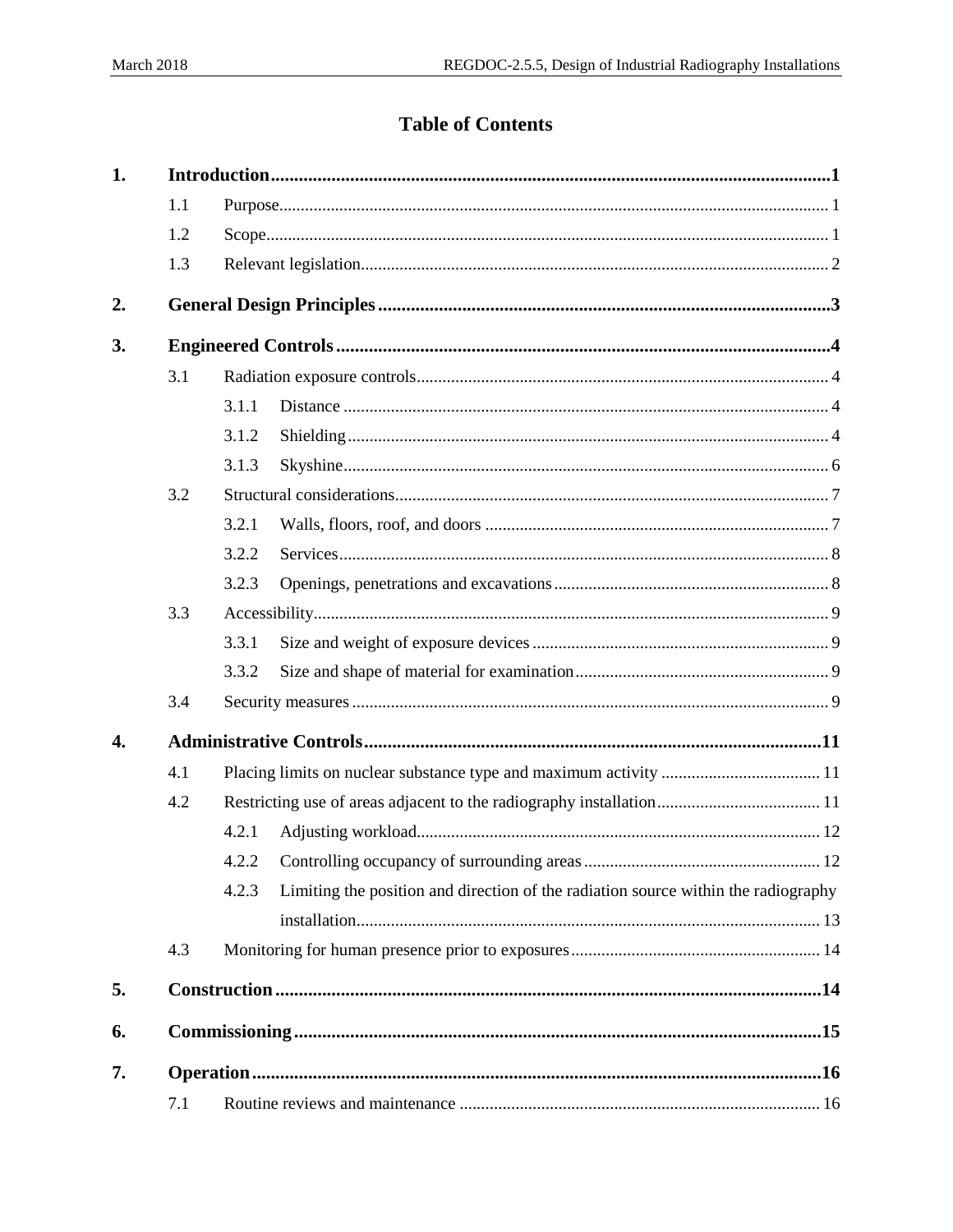| 7.2 |  |  |  |
|-----|--|--|--|
|     |  |  |  |
|     |  |  |  |
| A.2 |  |  |  |
|     |  |  |  |
|     |  |  |  |
|     |  |  |  |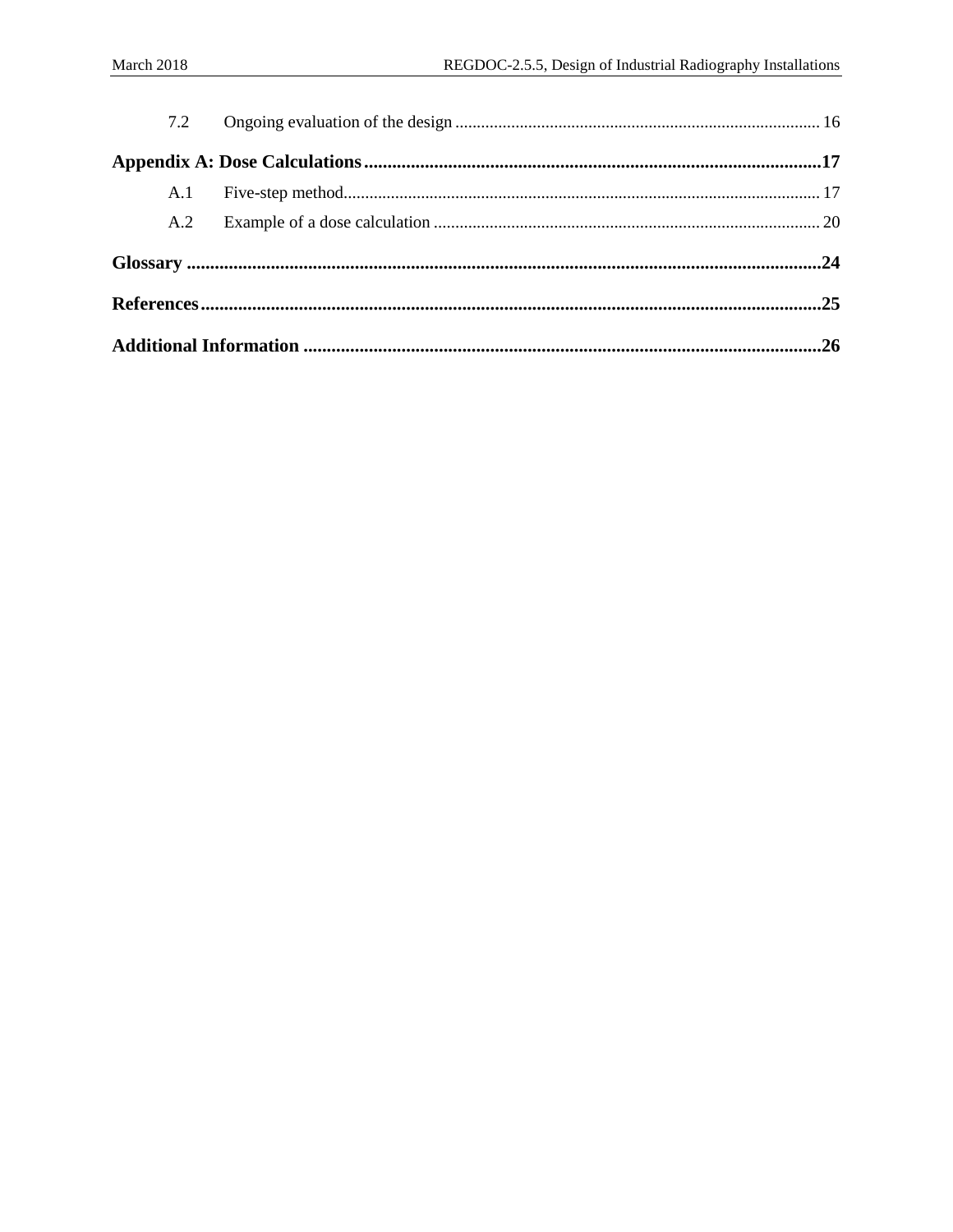# **Design of Industrial Radiography Installations**

# <span id="page-5-0"></span>**1. Introduction**

Industrial radiography is a non-destructive method of looking for defects in materials by examining the structures of welds, castings, and building components. Certified personnel use high-activity sealed nuclear substances in certified exposure devices.

Industrial radiography operations take place in a variety of locations and under different environmental conditions. Work is done inside buildings under controlled conditions and is also carried out in the field in adverse weather. Licensees must ensure that effective measures are in place to limit the radiation exposure to any person as a result of radiography operations wherever they are conducted.

Whenever possible, industrial radiography equipment should be used inside an industrial radiography installation, to protect workers and minimize radiation exposure to any other person.

The design principles described in the following sections will help ensure that the radiography installation performs as expected and provides the necessary level of safety to control radiation exposures.

Radiography installations must comply with all applicable national, provincial/territorial and municipal safety codes, including those for building and fire protection. The guidance provided in this regulatory document does not supersede the requirements of any permitting authority.

## <span id="page-5-1"></span>**1.1 Purpose**

This regulatory document provides guidance for the design of an industrial radiography installation.

## <span id="page-5-2"></span>**1.2 Scope**

The guidance provided applies to the design of industrial radiography installations for the use of sealed nuclear substances, including installations not under the direct control of certified exposure device operators (CEDOs) conducting the radiography operations (for example, when a CEDO conducts licensed activities at a fabrication shop).

This document does not apply to the design of installations for:

- the use of sealed nuclear substances regulated under the *[Class II Nuclear Facilities and](http://laws.justice.gc.ca/eng/regulations/sor-2000-205/page-1.html)  [Prescribed Equipment Regulations](http://laws.justice.gc.ca/eng/regulations/sor-2000-205/page-1.html)*
- neutron radiography

The provinces and territories regulate the use of x-ray generators for industrial radiography. The design of installations for their use is outside the scope of this document.

REGDOC-2.5.5 addresses design features that enhance nuclear safety and security. Other health, safety, and environmental considerations may dictate adherence to additional guiding principles.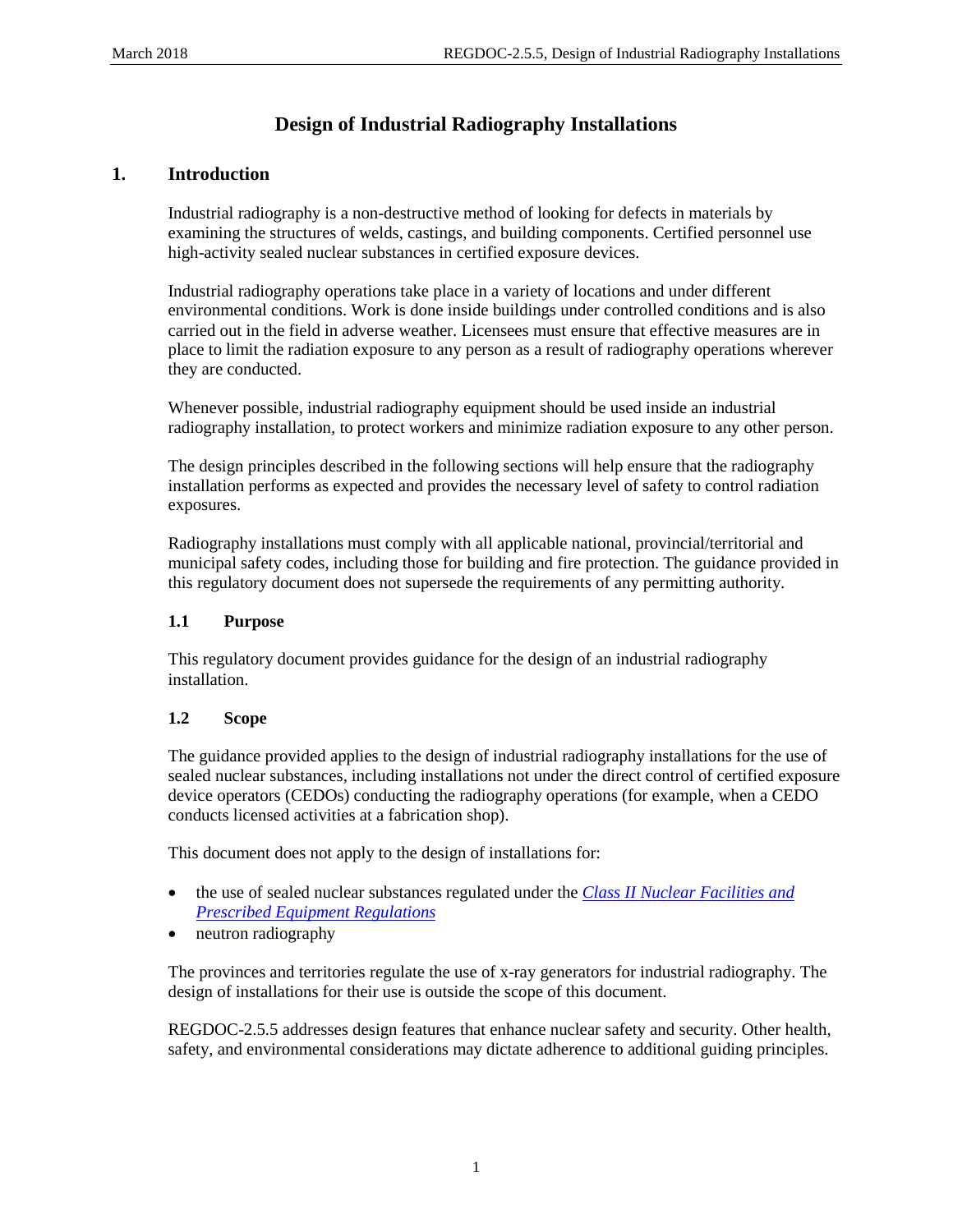## <span id="page-6-0"></span>**1.3 Relevant legislation**

The following regulations made under the *Nuclear Safety and Control Act* are relevant to this document:

1. Paragraph 12(1)(c) of the *General Nuclear Safety and Control Regulations*: "Every licensee shall …

(c) take all reasonable precautions to protect the environment and the health and safety of persons and to maintain the security of nuclear facilities and of nuclear substances; ...'

- 2. Paragraph 3(1)(d) of the *Nuclear Substances and Radiation Devices Regulations* (NSRD Regulations) states: "An application for a licence in respect of a nuclear substance or a radiation device, other than a licence to service a radiation device, shall contain… (d) the proposed location of the activity to be licensed, including a description of the site."
- 3. Section 24 of the NSRD Regulations states "No person other than a certified exposure device operator, or a trainee who is acting under the direct supervision and continuous observation of a certified exposure device operator, shall operate an exposure device.
- 4. Subsection 30(6) of the NSRD Regulations states: "Every licensee shall limit the dose of radiation received by a person, other than a nuclear energy worker, as a result of the possession or use of an exposure device to 0.1 mSv per week and 0.5 mSv per year."
- 5. Paragraphs  $31(1)(i)$ , (j) and (k) of the NSRD Regulations states: "Every person who operates an exposure device shall …

(i) limit the dose of radiation received by any person, other than a nuclear energy worker, as a result of the possession or use of the exposure device to 0.1 mSv per week and 0.5 mSv per year;

(j) place persons or erect barriers to prevent entry into any area within which the radiation dose rate is greater than 0.1 mSv per hour as a result of the possession or use of the exposure device;

(k) post a sufficient number of durable and legible signs that bear the radiation warning symbol set out in Schedule 3 to the *Radiation Protection Regulations* and the words "RAYONNEMENT — DANGER — RADIATION", to prevent entry into any area within which the radiation dose rate is greater than 0.1 mSv per hour as a result of the possession or use of the exposure device."

6. Section 4 of the *Radiation Protection Regulations* states: "Every licensee shall implement a radiation protection program and shall, as part of that program,

(a) keep the amount of exposure to radon progeny and the effective dose and equivalent dose received by and committed to persons as low as is reasonably achievable, social and economic factors being taken into account, through the implementation of

- i. management control over work practices,
- ii. personnel qualification and training,
- iii. control of occupational and public exposure to radiation, and
- iv. planning for unusual situations; and

(b) ascertain the quantity and concentration of any nuclear substance released as a result of the licensed activity

- i. by direct measurement as a result of monitoring, or
- ii. if the time and resources required for direct measurement as a result of monitoring outweigh the usefulness of ascertaining the quantity and concentration using that method, by estimating them.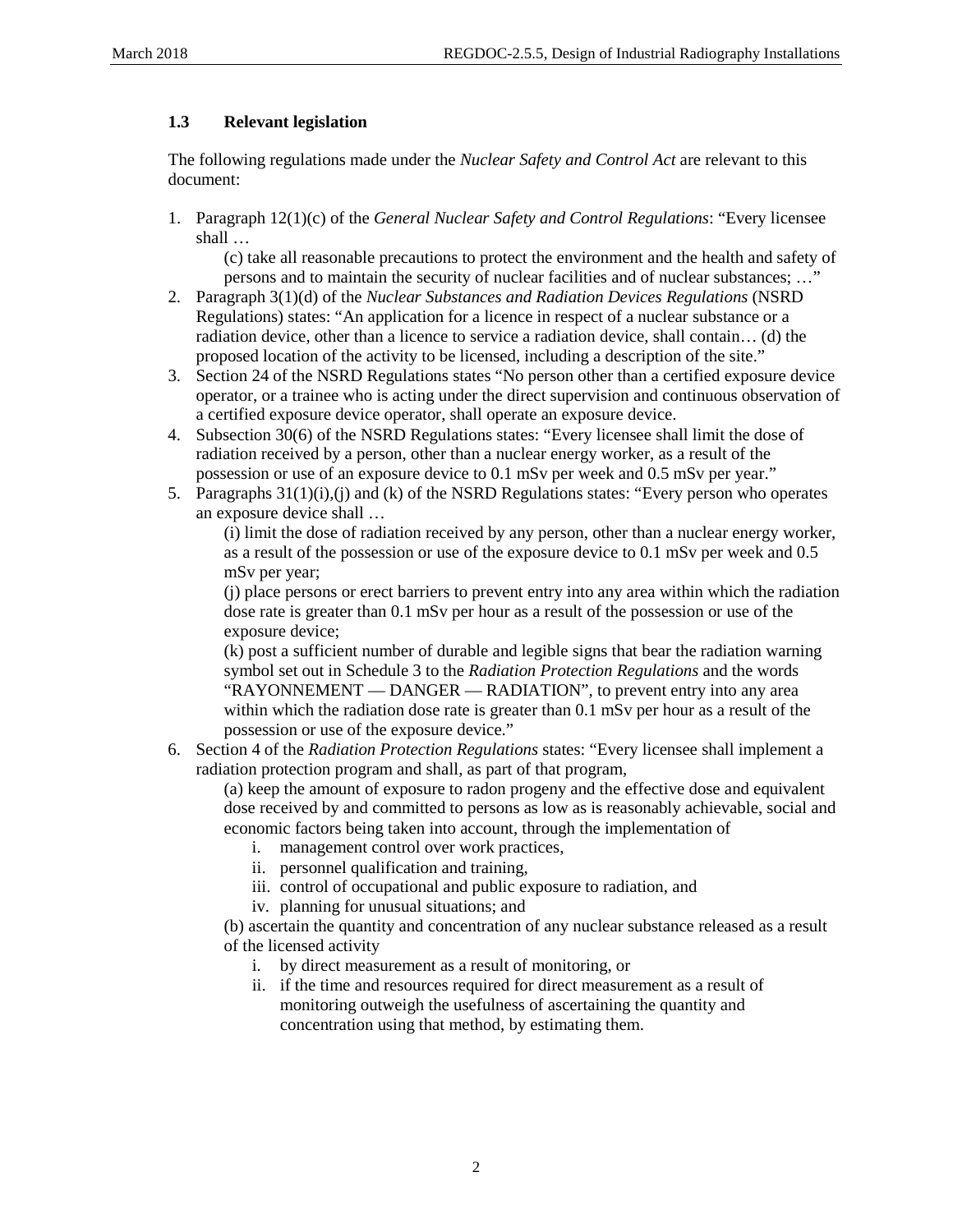- 7. Section 21 of the *Radiation Protection Regulations* states: Every licensee shall post and keep posted, at the boundary of and at every point of access to an area, room or enclosure, a durable and legible sign that bears the radiation warning symbol set out in Schedule 3 and the words "RAYONNEMENT-DANGER-RADIATION", if
	- (a) there is a radioactive nuclear substance in a quantity greater than 100 times its exemption quantity in the area, room or enclosure; or
	- (b) there is a reasonable probability that a person in the area, room or enclosure will be exposed to an effective dose rate greater than 25 µSv/h.

## <span id="page-7-0"></span>**2. General Design Principles**

Design principles for industrial radiography installations are based on the requirement that all exposure device operators and licensees must ensure that any radiation exposures as a result of radiography operations remain within the limits set out in the regulations under the *Nuclear Safety and Control Act*. In addition, every effort must be made to further reduce exposures and doses to as low as reasonably achievable (ALARA), as required by paragraph 4(*a*) of the *Radiation Protection Regulations*. For more information on ALARA, see CNSC regulatory document G-129 rev. 1, *Keeping Radiation Exposure and Doses "As Low as Reasonably Achievable (ALARA)"* [1]. Both licensees and certified exposure device operators (CEDOs) are required to limit the exposure of any person, other than a nuclear energy worker (NEW), to 0.1 mSv per week and 0.5 mSv per year.

All relevant factors, including workload, structural, accessibility and economic should be considered at the design phase of the radiography installation. Thorough evaluation of these factors will contribute to ensuring that the installation can be readily and safely used by CEDOs, while also providing the necessary protection for any other person in the vicinity of radiography operations. These factors should be evaluated for the immediate and the foreseeable future needs of the persons using the installation.

Radiation exposure can be minimized through use of engineered controls (e.g., shielding, location) and administrative controls (e.g., limiting nuclear substance sealed source activity, restricting access and time in proximity to the installation). The design of a radiography installation should give preference to the use of engineered controls where ever possible. Administrative controls, which have to be constantly applied, can be used as supplemental controls when engineered controls are not sufficient or applicable. For example, establishing a permanent exclusion zone by design is preferred to establishing a barrier system that has to be monitored by one or more persons.

Engineered controls include:

- radiation exposure controls
	- o distance
	- o shielding
- structural considerations
	- o walls, roof, doors/access
	- o floor
	- o services (electrical, water, sewer, pneumatic, hydraulic, etc.)
	- o openings and penetrations
- accessibility
	- o size and weight of exposure devices
	- o size and shape of materials for examination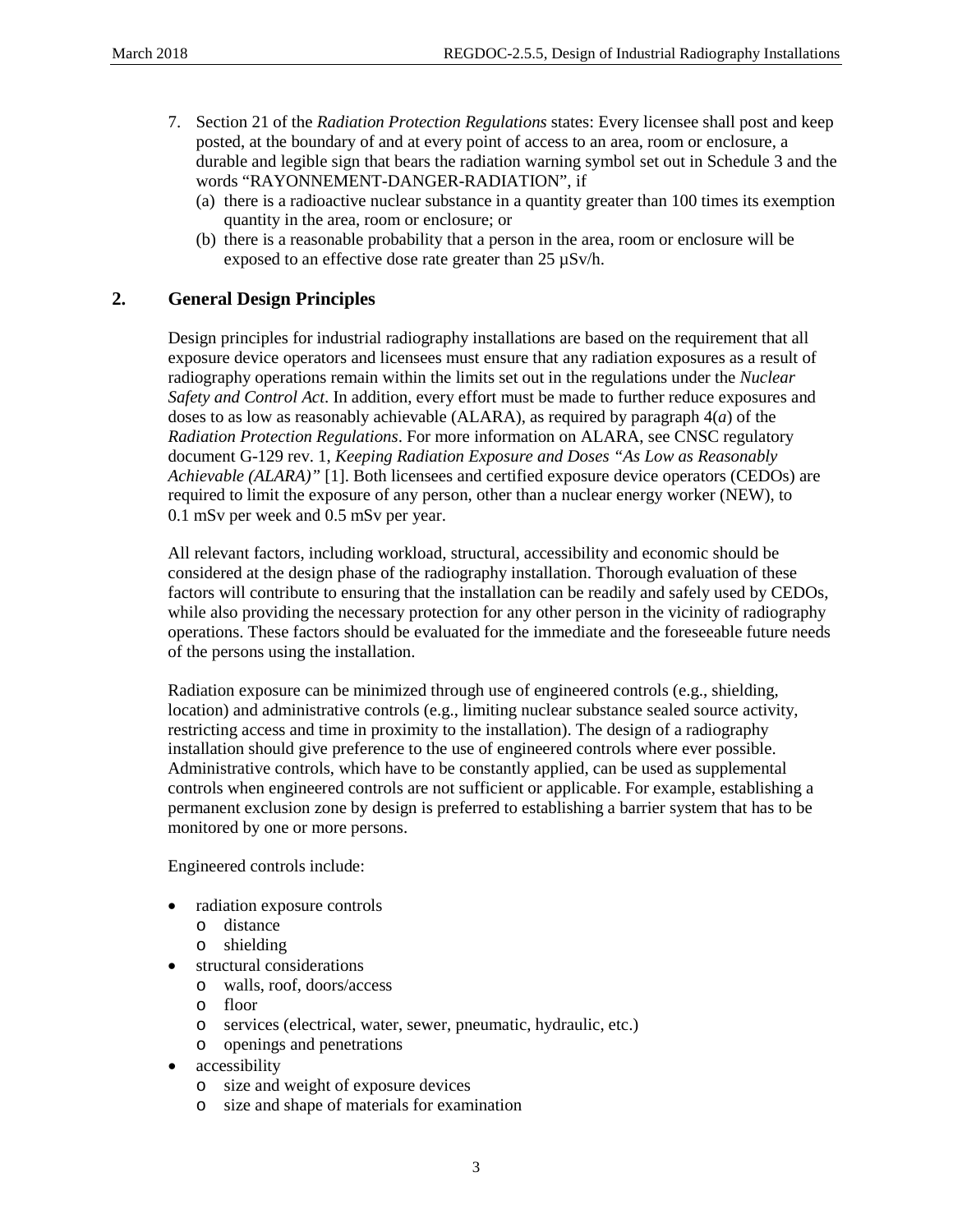• security measures

Administrative controls include:

- placing limits on nuclear substance type and activity
- restricting use of areas adjacent to the radiography installation
- adjusting workload (including time of day considerations)
- controlling occupancy of surrounding areas
- limiting the position and direction of the source within the installation
- monitoring for human presence prior to exposures

The radiography installation owner should ensure that appropriate safety signs, notices, barriers and associated documentation regarding any administrative controls are available to all persons who will need to know the specific safety limits imposed, including operators using the installation and any other person who may enter the area.

#### <span id="page-8-0"></span>**3. Engineered Controls**

The design of the radiography installation should incorporate the following engineered controls to ensure that the prescribed dose limits will be respected and that all exposures are kept consistent with the ALARA principle.

#### <span id="page-8-1"></span>**3.1 Radiation exposure controls**

#### <span id="page-8-2"></span>**3.1.1 Distance**

Changing the distance between the radiation source and the position of the radiation detector will result in large changes to the radiation exposure as it is inversely proportional to the square of the distance from the source. For example, with other variables constant, doubling the distance from the source of radiation will result in a reduction of radiation dose by a factor of four. When considering design and placement, industrial radiography installations should be located as far as possible from workspaces and places that could reasonably be expected to be occupied when radiography would take place.

The design of the installation should facilitate the ability to use the full length of the control cable for each exposure device being used, and should not compromise or restrict the use of any equipment needed in the event of an incident, such as a source retrieval situation.

## <span id="page-8-3"></span>**3.1.2 Shielding**

The use of shielding around the radiation source will reduce radiation exposures and consequently any resulting radiation doses. Generally, for any given material, the thicker the shielding placed between the person and the source, the lower the exposure to radiation for that person. The choice of shielding depends on the quantity and energy of the radiation to be shielded and generally involves structural and economic considerations. The nuclear substances used for industrial radiography may emit high-energy gamma radiation, so these nuclear substances require significant thicknesses of lead and/or concrete to reduce the radiation levels to acceptable levels.

The shielding for a radiography installation should be designed based on the anticipated maximum activity of each nuclear substance that is to be used in the installation.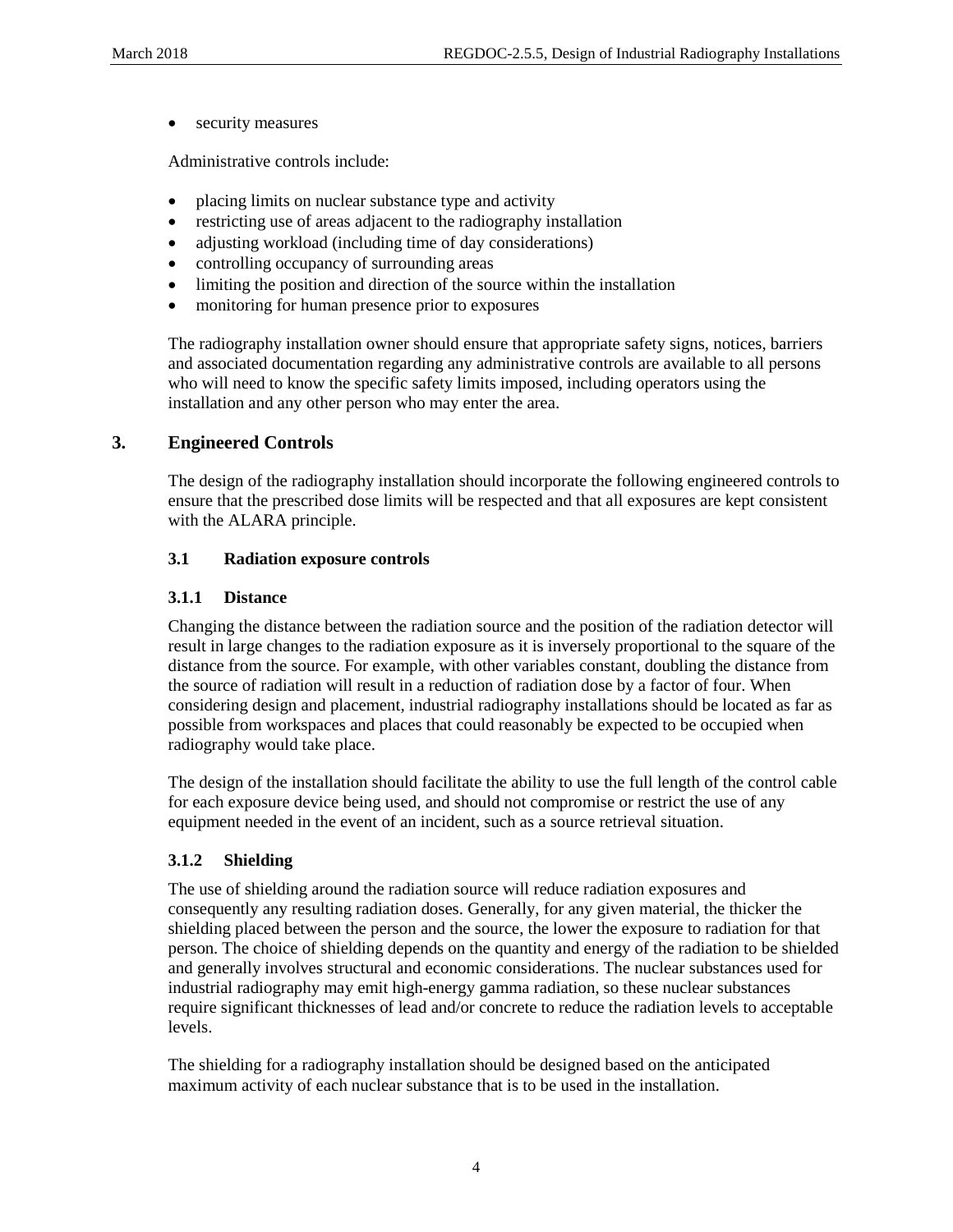$\overline{a}$ 

For any given nuclear substance, the relationship between radiation dose rate and the activity of the source is directly proportional and this is represented by the value known as the gamma ray constant.

Table 1 provides gamma ray constant values in microsieverts per hour (µSv/h) at 1 metre per gigabecquerel (GBq) of activity of an isotope. These values are derived from *Conversion Coefficients for Radiological Protection Quantities for External Radiation Exposures* [2] published by the International Commission on Radiological Protection and the *Joint Evaluated Fission and Fusion File* (JEFF) 3.1 published by Nucleonica GmbH [3].

| Table 1: Gamma ray constant values for nuclear substances commonly used in industrial |
|---------------------------------------------------------------------------------------|
| radiography                                                                           |
|                                                                                       |

| Nuclear<br>substance | Gamma ray constant value<br>$(\mu Sv/h)$ per GBq at 1 m) |
|----------------------|----------------------------------------------------------|
| Cobalt-60            | 305                                                      |
| Iridium-192          | 117                                                      |
| Cesium-137           | 78                                                       |
| Selenium-75          | 56                                                       |
| Ytterbium-169        | 52                                                       |

The gamma ray constant and the known activity of the nuclear substance can be used to calculate the potential radiation exposure to persons in the vicinity of the nuclear substance. For example, it is possible to determine that a 10 GBq sealed source of Ir-192 will result in an effective dose rate of 1170 µSv/h (or 1.17 mSv/h) at 1 metre from the sealed source. Corrections must be applied for changes to distance and the introduction of any shielding between the source and the location of measurement. Exposures at other distances from the sealed source can be calculated by use of the inverse-square law equation<sup>[1](#page-9-0)</sup>.

Higher-energy gamma sources (such as cobalt-60) will require more shielding than lower-energy gamma sources (such as selenium-75). Similarly, higher quantities of a particular nuclear substance will require larger amounts of shielding to reduce the dose rate to the same level as a smaller quantity of that same nuclear substance.

Lead and concrete are effective shielding for reducing dose rates associated with the gamma radiation emitted by sealed sources used in industrial radiography. Whichever type of shielding is used, it should be made of solid material with no cracks, holes or voids.

If blocks of shielding are used, they should be arranged to avoid spaces or voids between the blocks. Any gaps, voids or spaces between shielding blocks should be filled with a sufficient quantity of similar or better shielding to ensure that the shielding is effective. If two or more walls of lead or concrete shielding blocks are used, the joints should be offset to minimize a direct path for the radiation through the joints in the walls. When sheets of lead shielding are used in walls,

<span id="page-9-0"></span><sup>&</sup>lt;sup>1</sup> For an example of an inverse square law calculator, se[e radprocalculator.com/InverseSquare.aspx](http://www.radprocalculator.com/InverseSquare.aspx)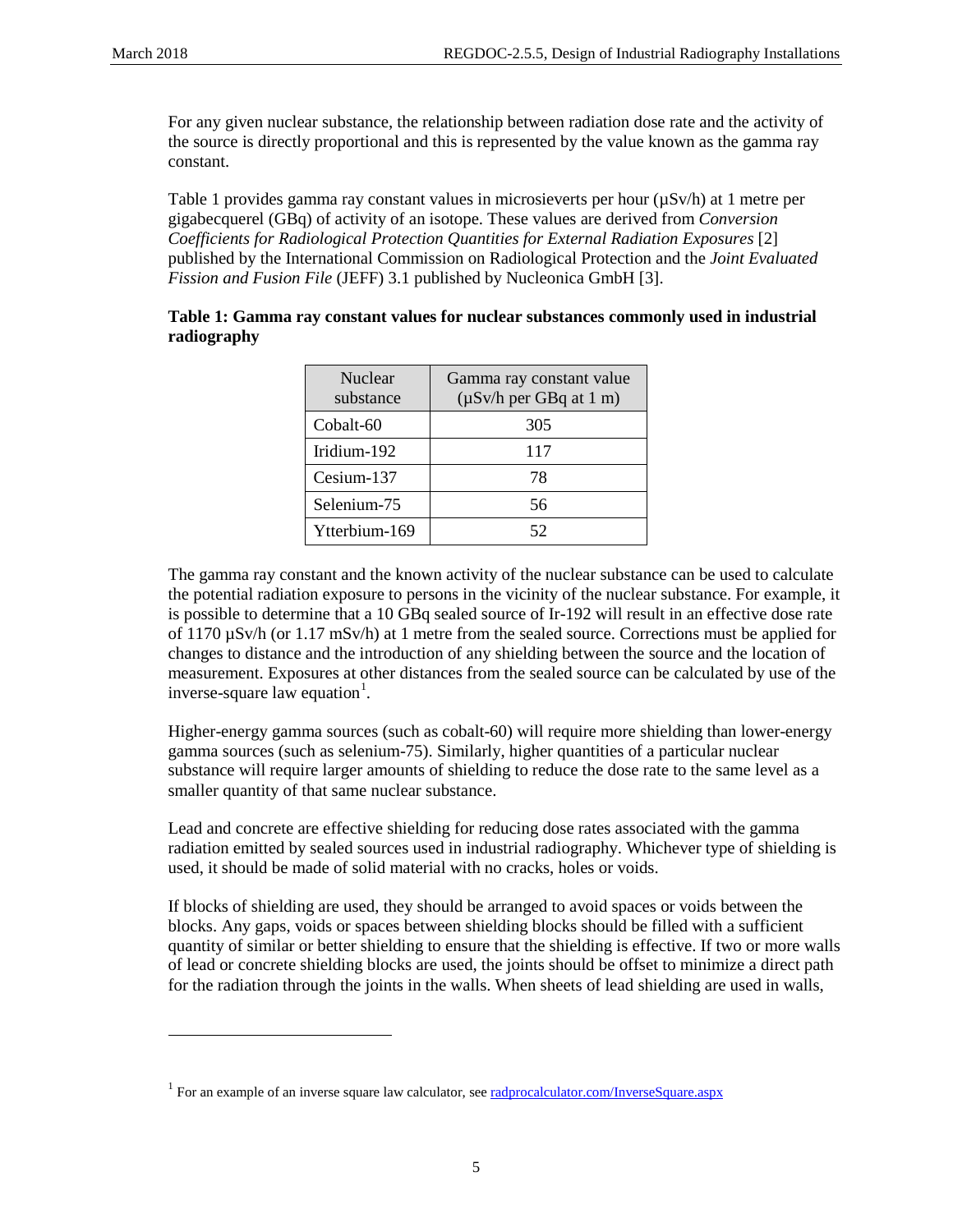the lead sheet should be properly supported, to ensure that it does not displace or move from the original installation, since lead will tend to sag or creep over time.

Since radiation travels in all directions, shielding should be considered for all adjacent areas, including above and below the radiography installation, as applicable.

If the design does not or cannot provide enough shielding to meet the dose rate  $\text{limit}^1$  $\text{limit}^1$  of 0.1 mSv/week or 0.5 mSv/year, as well as demonstrate adherence to the ALARA principle, additional administrative controls, such as a larger exclusion zone, will have to be established and enforced during radiography operations. See G-129 rev 1, *Keeping Radiation Doses "As Low as Reasonably Achievable (ALARA)"* [1] for guidance on the ALARA principle.

Appendix A provides a method for calculating radiation exposures based on the design of the installation.

## <span id="page-10-0"></span>**3.1.3 Skyshine**

 $\overline{a}$ 

Skyshine can be a significant source for radiation exposure when large sealed sources are used without overhead shielding. Skyshine is radiation that is emitted upwards from inside of an installation and then reflected back down by air (see figure 1). In general, radiography installations should be designed with a shielded roof to minimize skyshine and reduce occupational exposure to workers and other persons.

#### **Figure 1: Radiation emitted as skyshine**



Maximum dose rates from skyshine may not occur immediately adjacent to the shielded wall, but may reach a distance from that wall and could also reach any elevated workstations that surround the installation.

When an installation has minimal (for example, to protect against the weather) or no roof shielding, the design should take into account the potential for radiation exposure due to skyshine.

<span id="page-10-1"></span><sup>&</sup>lt;sup>1</sup> The dose rate limit of 0.1 mSv/week or 0.5 mSv/year is for persons other than nuclear energy workers.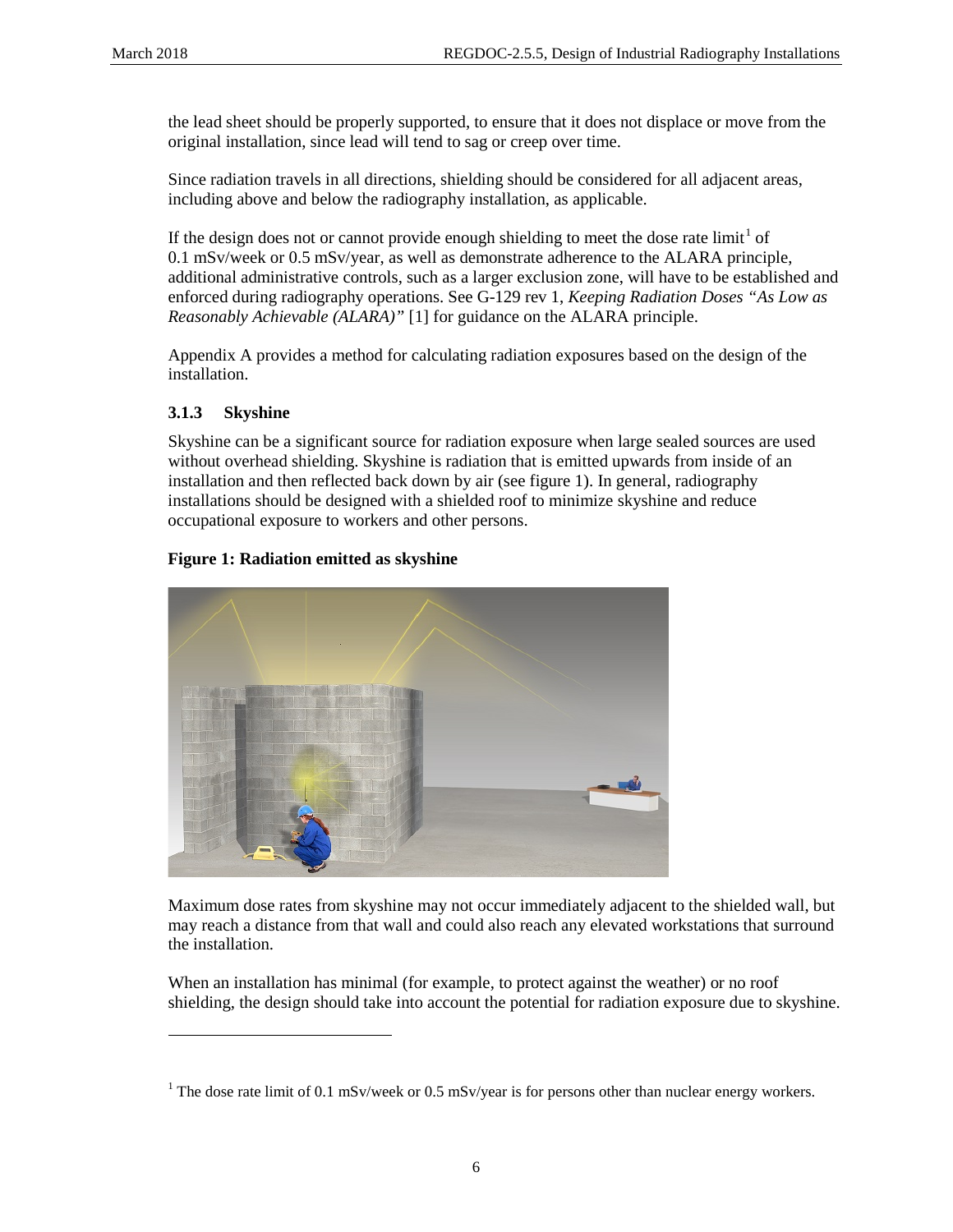When skyshine is a significant source of radiation exposure, the design of the roof will have to include a sufficient amount of effective shielding. In such cases, the design of the installation will have to incorporate an appropriate supporting structure for the additional weight of the shielding on the roof.

If exposure to skyshine is significant, but it is impractical to install or shield a roof, access to adjacent areas should be limited or prevented through the use of engineered controls (e.g., radiation warning monitors), administrative controls (e.g., limited access to the area) or a combination of both.

Evaluation of the potential for skyshine from a radiography installation is a complex calculation and the owner is encouraged to seek professional assistance from a person who has the necessary experience and knowledge to competently carry out this work.

#### <span id="page-11-0"></span>**3.2 Structural considerations**

#### <span id="page-11-1"></span>**3.2.1 Walls, floors, roof, and doors**

As with any construction, structural considerations should be taken into account at the time of design, and reassessed regularly during construction and operation of the installation. Since radiography installations typically involve the use of substantial quantities of heavy materials such as shielding, the radiography installation should be designed and operated with structural considerations in mind. This includes, but is not limited to:

- walls that are self-supporting, contiguous and will not topple
- walls and supports with a sufficient base to ensure that there is no sag, slump or other deterioration caused by settling of the ground
- supports or foundations that are properly protected against the effects of frost heave or freezing of the ground
- floors with sufficient capacity to manage the static and dynamic loads that will be imposed by the weight of the required shielding for walls and supporting requirements for the roof
- doors that contain shielding are easily and safely moved by one person from either side
- entrances of sufficient width and height to accommodate persons and equipment
- a roof with adequate support for the required shielding and other loads
- sufficient setback from property and building lines to ensure access for servicing adjacent areas

Personnel access and equipment doorways in the shielding of the radiography installation should not compromise the shielding provided by the walls. This may require the use of a sufficiently shielded door. However, if radiation from the exposure device is in a direct line to the door, the necessary shielding for the door may make it too heavy or unwieldy to operate safely. Whenever possible, the entry to a radiography installation should be designed with an indirect pathway to the area where radiography will be conducted, also known as a "maze entrance" (see figure 2). The use of a maze entrance minimizes any radiation leaks through the entrance to the radiography installation, and also may reduce the need for the use of heavy, thick concrete or lead in the door to the radiography installation.

The potential for scatter radiation at a maze entrance should be evaluated to determine if additional protection, such as a shielded door, is required.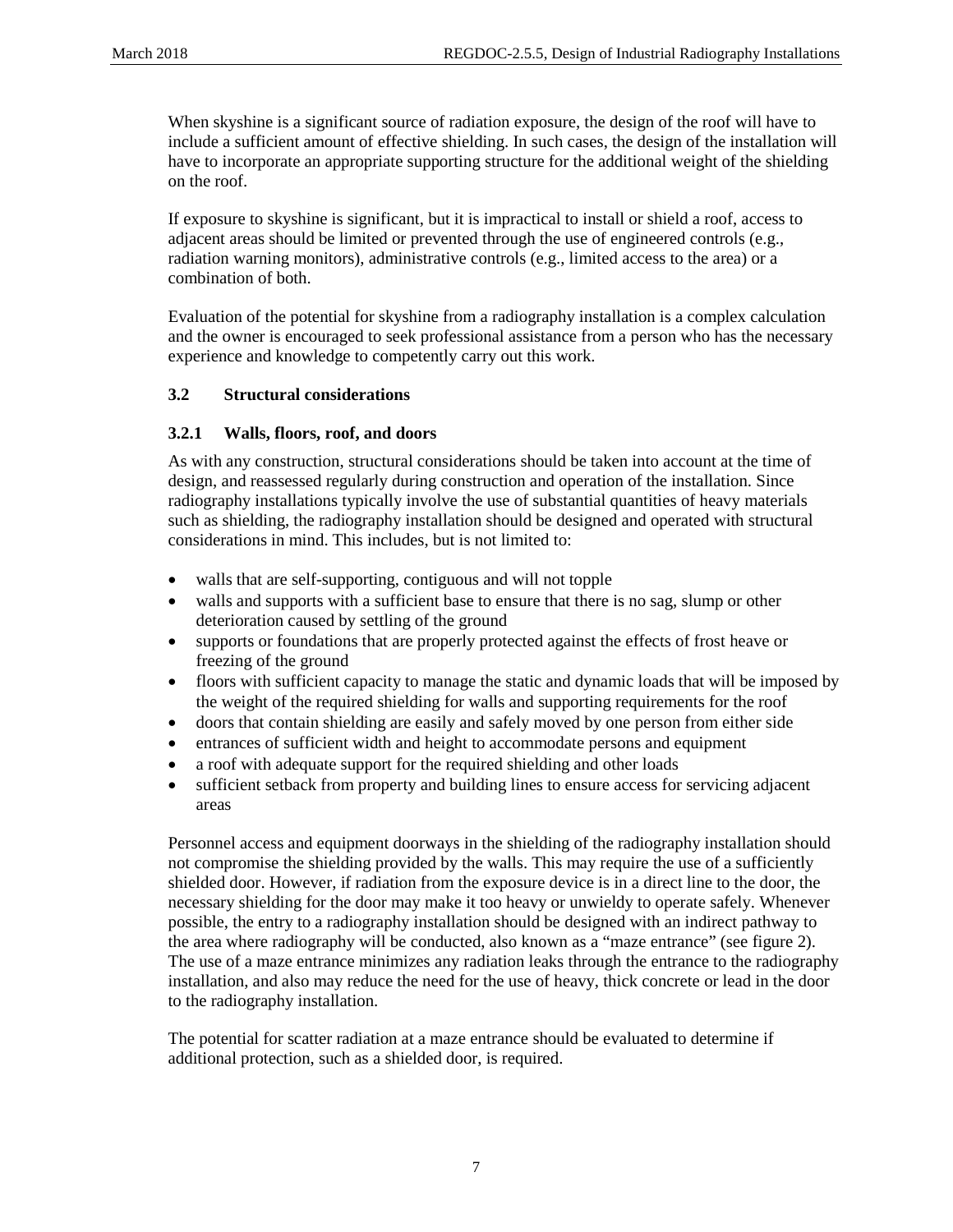#### **Figure 2: Radiography installation design with a maze entrance**



The radiography installation must be designed, constructed and operated in accordance with all federal, provincial/territorial or municipal requirements for such structures. In particular, all applicable building and fire code requirements must be met.

#### <span id="page-12-0"></span>**3.2.2 Services**

The design of the radiography installation should take into account current and future provision of services that may be required. These may include:

- electrical wiring for:
	- o general and task lighting
	- o operation of exposure devices
	- o operation of other equipment
	- o data
	- o control systems
	- o alarm systems
	- o monitoring systems
- water:
	- o cold
	- o hot
	- o distilled or deionized
	- o sewage or waste
- air
	- o HVAC
	- o compressed
- fuel
	- o heaters
	- o operation of other equipment

## <span id="page-12-1"></span>**3.2.3 Openings, penetrations and excavations**

Where any service or other opening is required to provide access to the interior of the radiography installation, the design of the installation should ensure that the penetration through the shielding does not compromise the intended level of protection afforded by the shielding design. Any penetration through shielding should not be in a straight line directly through the shielding but should traverse the shielding in the form of either an arc or at an angle. Any penetration that must traverse the shielding in a straight line (such as HVAC ducting) should be located high on the shielding wall or otherwise located to prevent a potential for exposure to any person outside of the installation. Gaps around pipes or conduits should be filled with lead or concrete to minimize the diameter of penetrations where possible.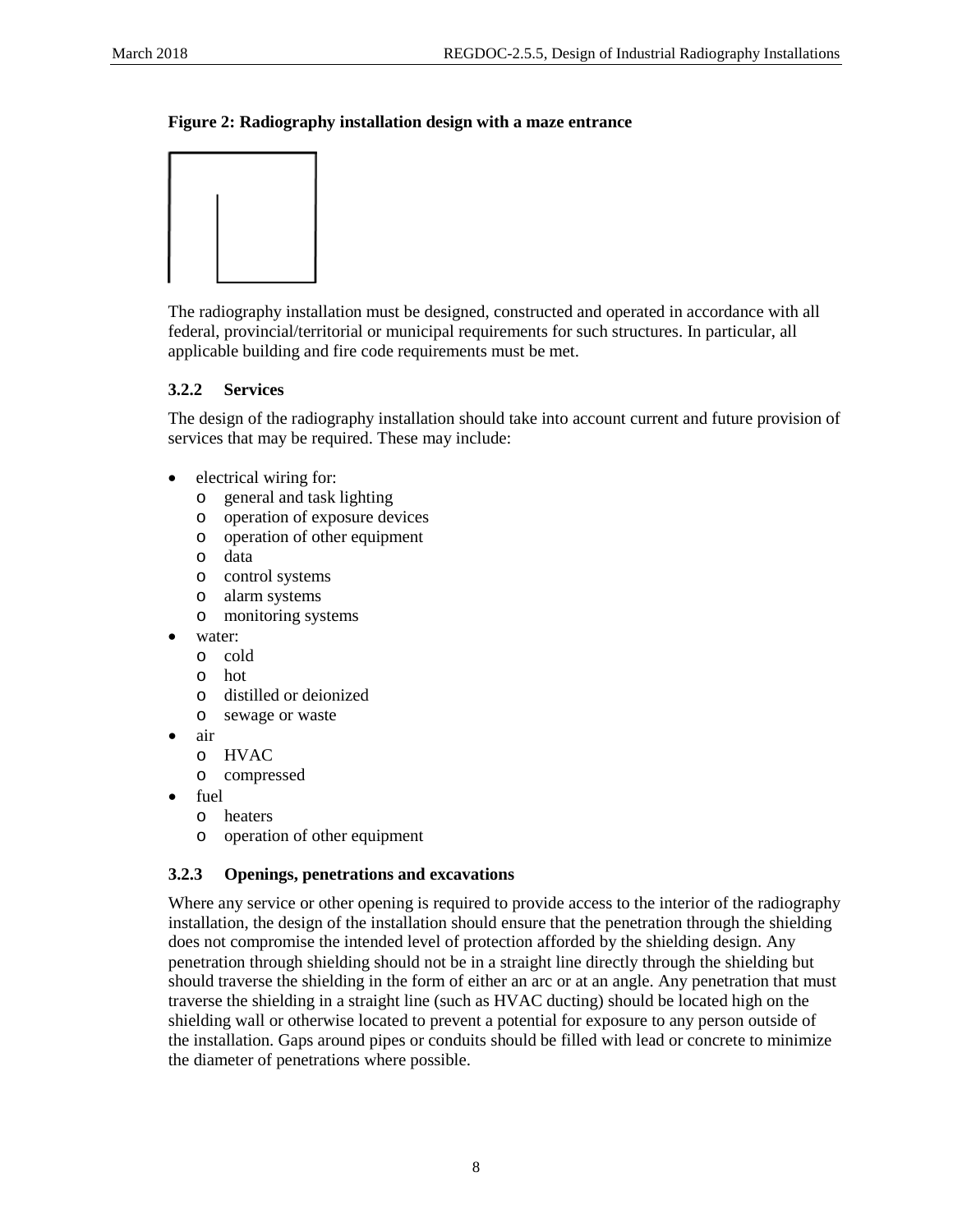Where excavation is required to install a service line, the floor should be restored such that the repaired area will not compromise the structural integrity of the installation. Any excavations below the level of the floor should be refilled with material in sufficient quantity and density to provide the same or better structural support as the undisturbed floor.

In general, controls for the operation of industrial radiography equipment should be located on the exterior of the radiography installation. Such an arrangement will necessitate a penetration into the installation.

## <span id="page-13-0"></span>**3.3 Accessibility**

#### <span id="page-13-1"></span>**3.3.1 Size and weight of exposure devices**

The design of the installation should account for the physical characteristics of the exposure device expected to be used. Because of their smaller size, devices that use iridium-192 and selenium-75 are less likely to require special design considerations than larger and heavier cobalt-60 exposure devices. If an exposure device is difficult to manipulate or move, the design of the installation should include measures such as wider corridors to allow for movement and turning of the device.

The design of the installation should consider the size and type of exposure devices and equipment used, and additional containers or other packages that may be required to undertake a source change. For example, if it is not feasible or possible to remove the exposure device to change the sealed source, then the design of the installation should allow for a new source to be brought into the installation, safely opened, and exchanged with the old source while minimizing potential exposures to any nearby person.

If it is not possible to design the installation to accommodate a variety of exposure devices that may be used, it may be necessary for the radiography installation owner to limit the nuclear substances used, the quantity of a specific isotope, or the size of the exposure device.

## <span id="page-13-2"></span>**3.3.2 Size and shape of material for examination**

Since the intent of radiography evaluations is to examine the structural integrity or arrangement of another item, the radiography installation should be designed for the entry and exit of the anticipated items for evaluation. This may include:

- designing an entrance which will allow for easy access by carts, forklifts or other conveyances
- providing overhead access capability to lift objects in and out of the radiography installation, including the provision of a suitable lift crane or hoist
- providing a special removable section of the wall or roof to allow for the infrequent entry and exit of such items while not compromising the intended shielding of the installation
- incorporating sufficient support for cranes or hoists required for moving large or heavy items for examination

#### <span id="page-13-3"></span>**3.4 Security measures**

The exposure devices used inside radiography installations often contain high-risk Category 1 or 2 radioactive sealed sources. The radiography installation itself is not subject to REGDOC-2.12.3, *Security of Nuclear Substances: Sealed Sources* [4]. However, if exposure devices are to be stored in the installation, see REGDOC-2.12.3.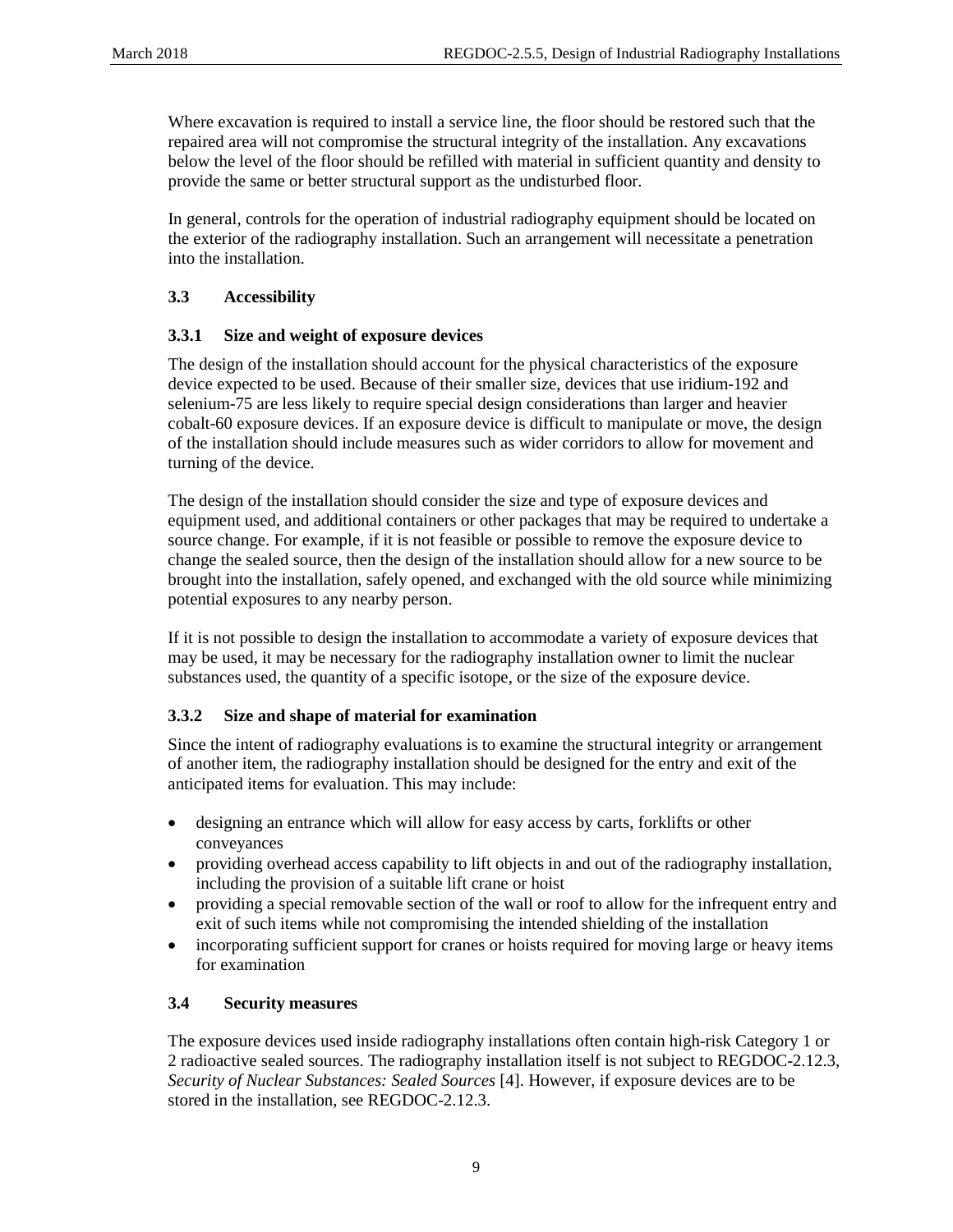In cases where a licensee uses an exposure device exclusively in a radiography installation, features of the installation may be used to achieve and demonstrate compliance with the requirements of REGDOC-2.12.3 (such as providing alarm systems or secure storage). CEDOs are required to maintain security of the exposure device at all times.

REGDOC-2.12.3 describes security-related regulatory requirements for the licensee's security program for sealed nuclear substances, and provides general guidance to assist licensees on meeting these requirements.

Table 2 identifies best practices for incorporating security-related features of the installation. These best practices assume that the radiography installation is not used for storage of exposure devices. If exposure devices are stored within the installation, additional requirements of REGDOC-2.12.3 apply. It is recognized that other design measures, already mentioned elsewhere in this document, are similar to those proposed in table 2.

| <b>Security program</b><br>subsection | Best practice in security by design                                                                                                                                                                                                                                                                                                                                                                                                 |
|---------------------------------------|-------------------------------------------------------------------------------------------------------------------------------------------------------------------------------------------------------------------------------------------------------------------------------------------------------------------------------------------------------------------------------------------------------------------------------------|
| Access control                        | Access to exposure devices, while in the radiography installation, must<br>$\bullet$<br>be restricted to authorized personnel only.<br>Radiography installation could incorporate access control measures<br>$\bullet$<br>such as keyed or electronic access doors or access points, or enable<br>constant visual monitoring of access points while exposure devices are<br>used within the installation.                           |
| Intrusion detection<br>system         | Radiography installation could incorporate a detection system that<br>$\bullet$<br>immediately informs an operator of unauthorized access to the<br>installation. Equivalent design measures, such as enabling continuous<br>visual monitoring, can also be used.                                                                                                                                                                   |
| Perimeter and/or<br>physical barrier  | Radiography installation could incorporate security measures which,<br>$\bullet$<br>when being used with an exposure device, prevent the unauthorized<br>removal of the device from the bunker such as storage cages, or tie<br>downs for chains that are attached to the exposure device.                                                                                                                                          |
| Security of storage                   | Not applicable for installations that are not being used to store exposure<br>$\bullet$<br>devices.<br>If an exposure device is generally only used and stored in the<br>$\bullet$<br>radiography installation (i.e., Co-60 exposure devices), then the<br>radiography installation should include the necessary security measures<br>in accordance with CNSC REGDOC-2.12.3, Security of Nuclear<br>Substances: Sealed Sources [4]. |
| Maintenance and<br>testing            | Any components incorporated in the radiography installation for<br>$\bullet$<br>security-related purposes should be maintained within manufacturer's<br>specifications and tested at least every six months.                                                                                                                                                                                                                        |
| Installation<br>security plan         | If any features of the radiography installation are used to achieve and<br>$\bullet$<br>demonstrate compliance by the licensee with REGDOC-2.12.3, they<br>should be described in the licensee's security plan.                                                                                                                                                                                                                     |
| Information<br>security               | Any information concerning security-related features of the<br>$\bullet$<br>radiography installation should be controlled and stored in an<br>appropriate manner, such as filing cabinets with controlled access or<br>encrypted computer storage devices.                                                                                                                                                                          |

#### **Table 2: Best practice in security by design for radiography installations**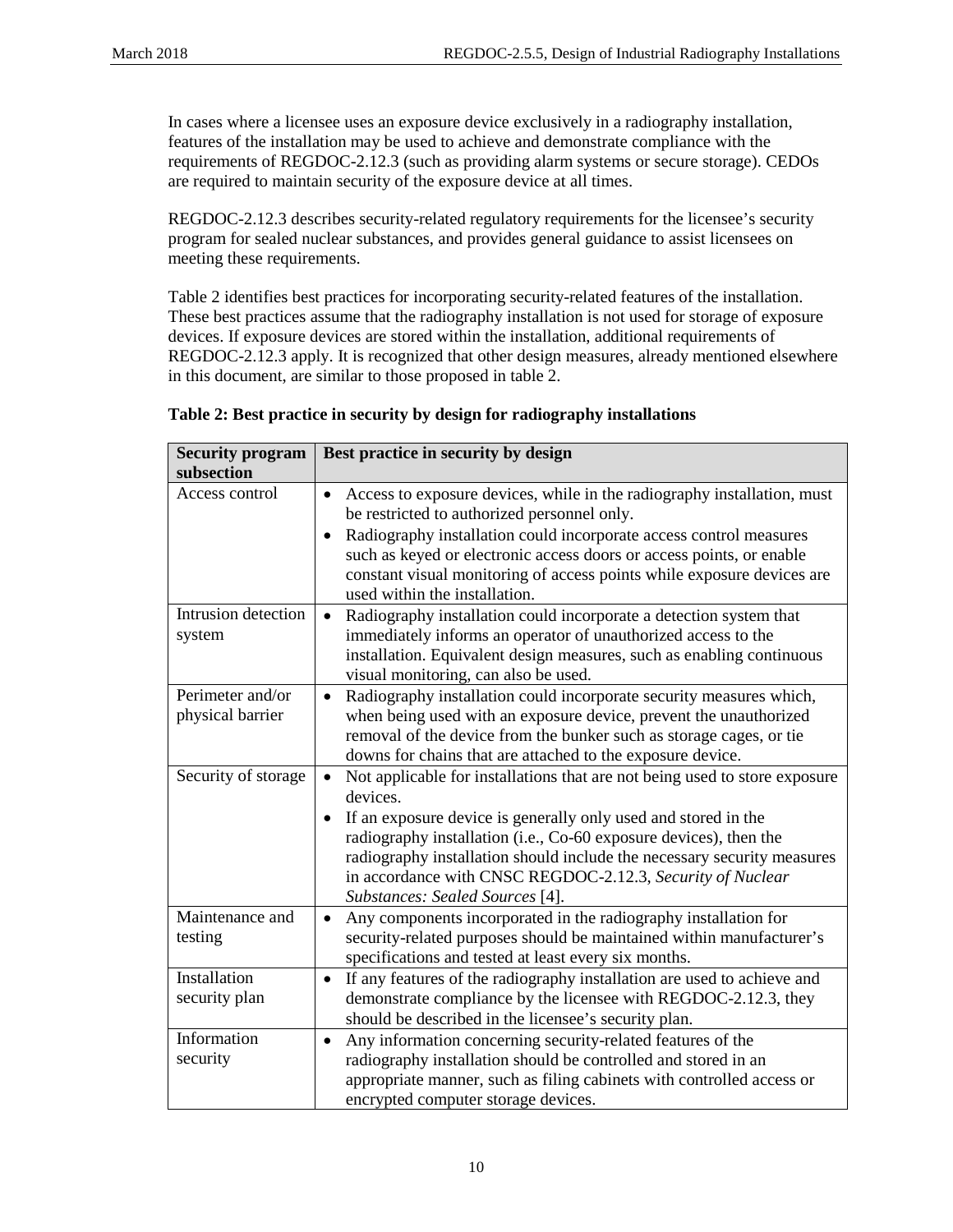|                                | Security program   Best practice in security by design                                                                                                                 |  |  |  |
|--------------------------------|------------------------------------------------------------------------------------------------------------------------------------------------------------------------|--|--|--|
| subsection                     |                                                                                                                                                                        |  |  |  |
| Security<br>awareness training | • All workers or licensees that perform work in a radiography installation<br>with security-related features should be trained in the proper use of<br>these features. |  |  |  |

#### <span id="page-15-0"></span>**4. Administrative Controls**

Because administrative controls depend on persons to respect and adhere to them, they should supplement but not replace engineered controls. Administrative controls should be documented in work policies and procedures for the use of the radiography installation. This documentation should be available to all persons who use or access the installation or are located in its vicinity. The following measures assist in minimizing radiation exposure outside the installation.

#### <span id="page-15-1"></span>**4.1 Placing limits on nuclear substance type and maximum activity**

Once the radiography installation has been designed for specific combinations of nuclear substances and maximum activity, the installation owner should restrict the use of nuclear substances there, so that limits are respected. Restrictions on the nuclear substances and/or the maximum activity of each nuclear substance to be used should be clearly posted on the exterior of the radiography installation.

#### <span id="page-15-2"></span>**4.2 Restricting use of areas adjacent to the radiography installation**

Any room, area or enclosure adjacent to the radiography installation represents a potential location where unexpected radiation fields may exist with the potential for radiation exposure to other persons. The design of the radiography installation should consider all adjacent areas to ensure that any radiation exposures are within the prescribed limits and are kept consistent with the ALARA principle.

Areas adjacent to the radiography installation that should be considered include:

- 1. below the installation (e.g., the basement)
- 2. elevated around the installation (e.g., raised offices)
- 3. above the installation (e.g., the roof, work areas on upper floors)
- 4. on all sides of the installation on the same level
- 5. neighbouring properties

The installation should be situated inside well-defined property boundaries at a sufficient distance from adjacent properties to allow for access to all parts of the installation and maintenance of the structure and shielding, as may be necessary.

All locations adjacent to the radiography installation should be clearly identified and marked on a design layout of the installation to ensure that adequate consideration is given to reducing radiation exposures in these areas. These locations should include areas, rooms or enclosures used for storage or that are otherwise not normally occupied at the time of assessment. Since the usage and therefore the occupancy of such locations may change, the assessment should consider radiation exposure.

Based on the exposure potential for areas adjacent to the radiography installation, the CEDO should monitor exposures in these areas to verify that radiation doses to persons occupying areas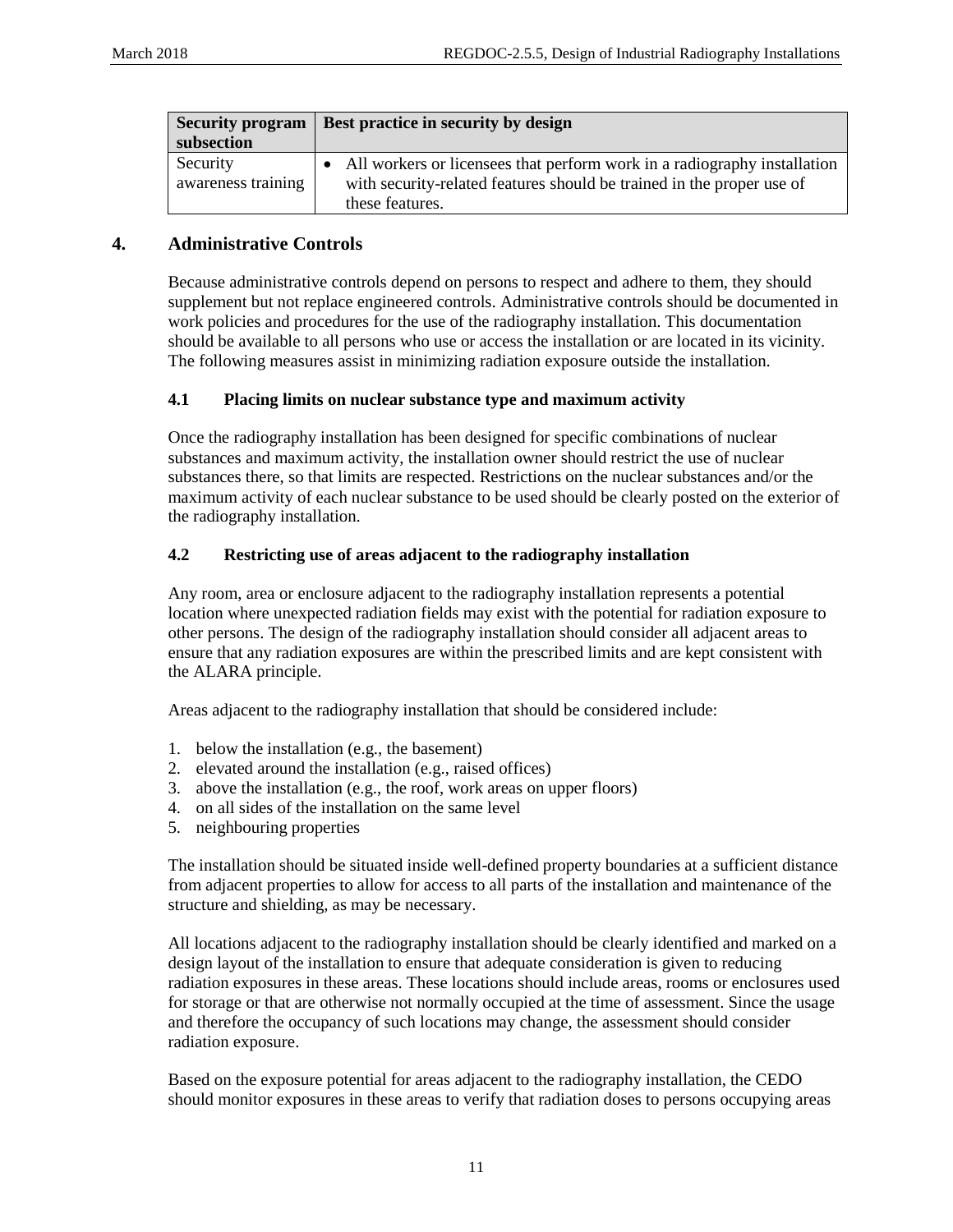are not potentially exceeded. Radiation warning signs must be posted in accordance with the requirements of the *Radiation Protection Regulations* and the *Nuclear Substances and Radiation Devices Regulations*.

#### <span id="page-16-0"></span>**4.2.1 Adjusting workload**

Workload should be determined using the most conservative assumptions at all times for all potential radiography work. A conservative workload needs to be determined on a weekly and annual basis.

Typically, the workload is expressed in the number of radiography exposures conducted on a weekly and annual basis and a conservative estimate for the average time for each exposure. Such information can also be useful in the planning stages to ensure that the location has sufficient capacity to conduct all radiography operations safely. Other appropriately conservative assumptions can also be used, and appendix A provides an example of dose calculations using the average time per shot.

Workload planning, for the purposes of ensuring sufficient capacity in a radiography installation, should also take into account the time required for exposure set up and tear down to ensure that there is sufficient time and capacity to conduct the required work.

If more than one radiography licensee uses a radiography installation, the design should take into account the cumulative operations by all licensees.

The workload of a radiography installation may need to be restricted or otherwise limited to comply with the applicable radiation dose limits.

## <span id="page-16-1"></span>**4.2.2 Controlling occupancy of surrounding areas**

The design should take into account the occupancy of surrounding areas by persons on both a full-time or temporary basis. Occupancy of areas in proximity to the radiography installation may change depending on the day or time of day. Furthermore, occupancy of surrounding areas may change on a seasonal basis where some adjacent locations are only used during certain months of the year.

The occupancy factor (T) for each location is the fraction of total time during which a radiation field is present at a particular location, for which any one individual would reasonably be expected to be present there. This factor  $(\leq)$  is multiplied by the total radiation dose at that location, to derive the maximum personal dose any single person would be expected to receive. Examples of occupancy factors are provided in table 3, which may be used as a guide in the absence of adequate occupancy data. The information provided is adapted from ANSI N43.3-2008, *Installations Using Non-Medical X-Ray and Sealed Gamma Ray Sources, Energies Up To 10 MeV* [5].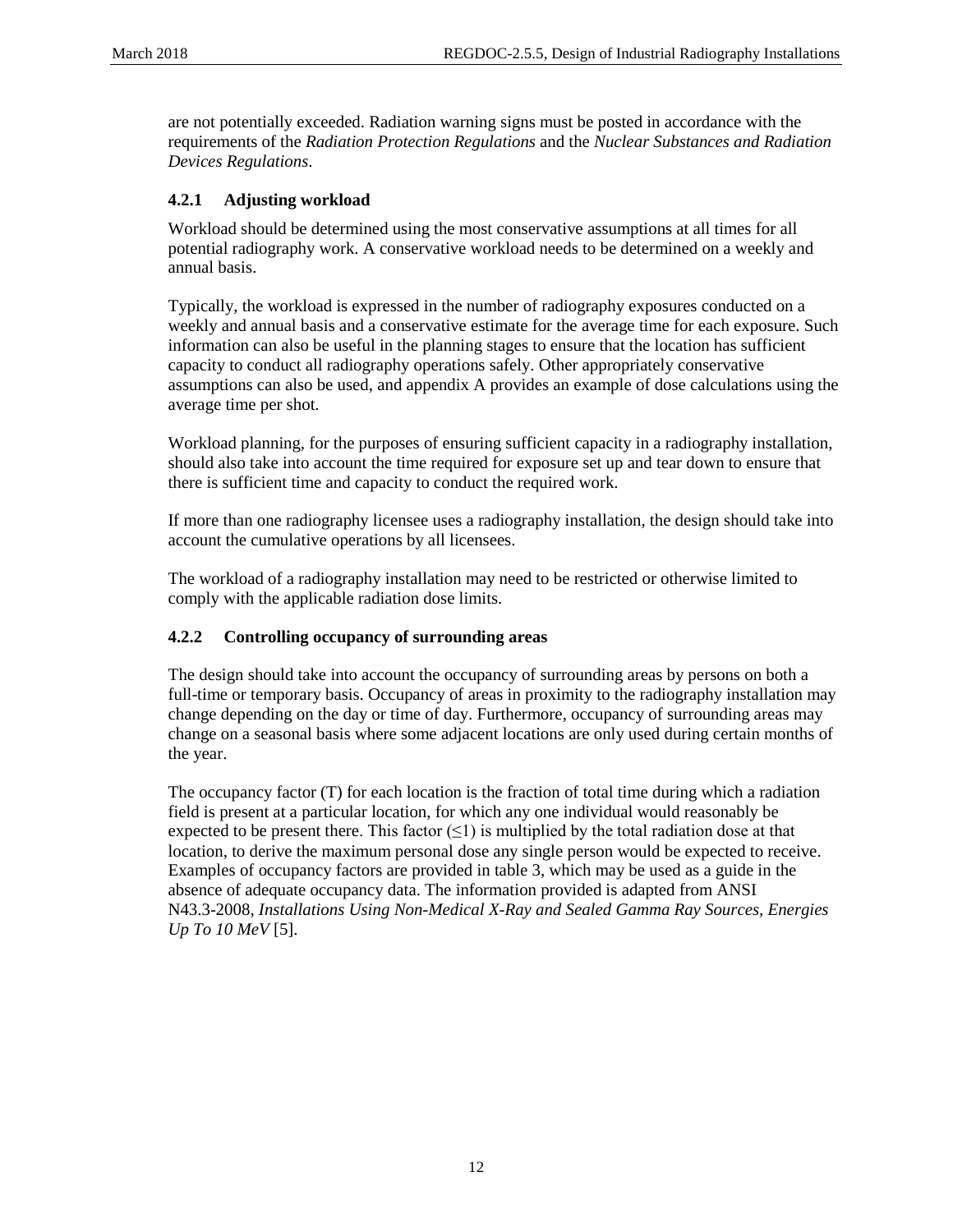| <b>Occupancy</b><br>type | <b>Examples</b>                                                                                                                                                                                                                            | Occupanc<br>y factor<br>$(\mathbf{T})$ |
|--------------------------|--------------------------------------------------------------------------------------------------------------------------------------------------------------------------------------------------------------------------------------------|----------------------------------------|
| Full occupancy           | Control rooms, darkrooms, workrooms, shops, offices, and<br>corridors large enough to be used as working areas,<br>routinely used rest areas and lounges, living quarters,<br>children's play areas, occupied space in adjoining buildings |                                        |
| Partial<br>occupancy     | Frequently used corridors too narrow for desks, utility<br>rooms, rest areas and lounge rooms not used routinely,<br>elevators using operators, uncontrolled parking lots                                                                  | $1/2$ to $1/5$                         |
| Occasional<br>occupancy  | Infrequently used corridors, closets too small for future<br>occupancy, toilets, stairways, automatic elevators, outside<br>areas used only by pedestrians or vehicular traffic                                                            | $1/8$ to $1/40$                        |

It is important to know typical work patterns for both radiographers in the installation and persons working in the vicinity. An ideal situation would be zero occupancy for areas around an installation when radiography is taking place. An example of this is scheduling radiography operations outside of normal working hours. While zero occupancy is ideal, it is rarely achievable. The person operating the exposure device should verify the occupancy of all adjacent areas before each exposure, and re-confirm that no persons have entered areas where the potential for a radiation exposure exists.

When designing the wall shielding, an occupancy factor of 1 should be assumed for any adjacent properties. Where the assessment has identified that locations adjacent to the radiography installation may be occupied, the design of the radiography installation should ensure that doses respect regulatory requirements through the use of additional shielding and other administrative or engineered control methods.

Where a radiography installation is located where the licensee or radiography installation owner has no control over occupancy of adjacent locations by any other person, design decisions should assume continuous occupancy of these locations to ensure that potential doses to such locations are within the prescribed regulatory limits and maintained ALARA.

As noted earlier, if shielding or other controls are not sufficient to reduce potential exposures below the prescribed limits, then restrictions should be placed on occupancy of areas adjacent to the radiography installation to ensure that no person exceeds the applicable exposure limits. A radiography installation may include sufficient shielding such that the dose to any person in an adjacent area does not exceed 50 µSv/year. In such a situation, no restrictions need be placed on occupancy of that adjacent area.

Appendix A provides a method for calculating radiation exposures based on the design of an installation. The example provided is for illustrative purposes only and demonstrates the type of information that may be required for this assessment.

#### <span id="page-17-0"></span>**4.2.3 Limiting the position and direction of the radiation source within the radiography installation**

Generally there are no controls where radiography exposures can take place within a radiography installation. Therefore, radiation exposures outside of a radiography installation may increase or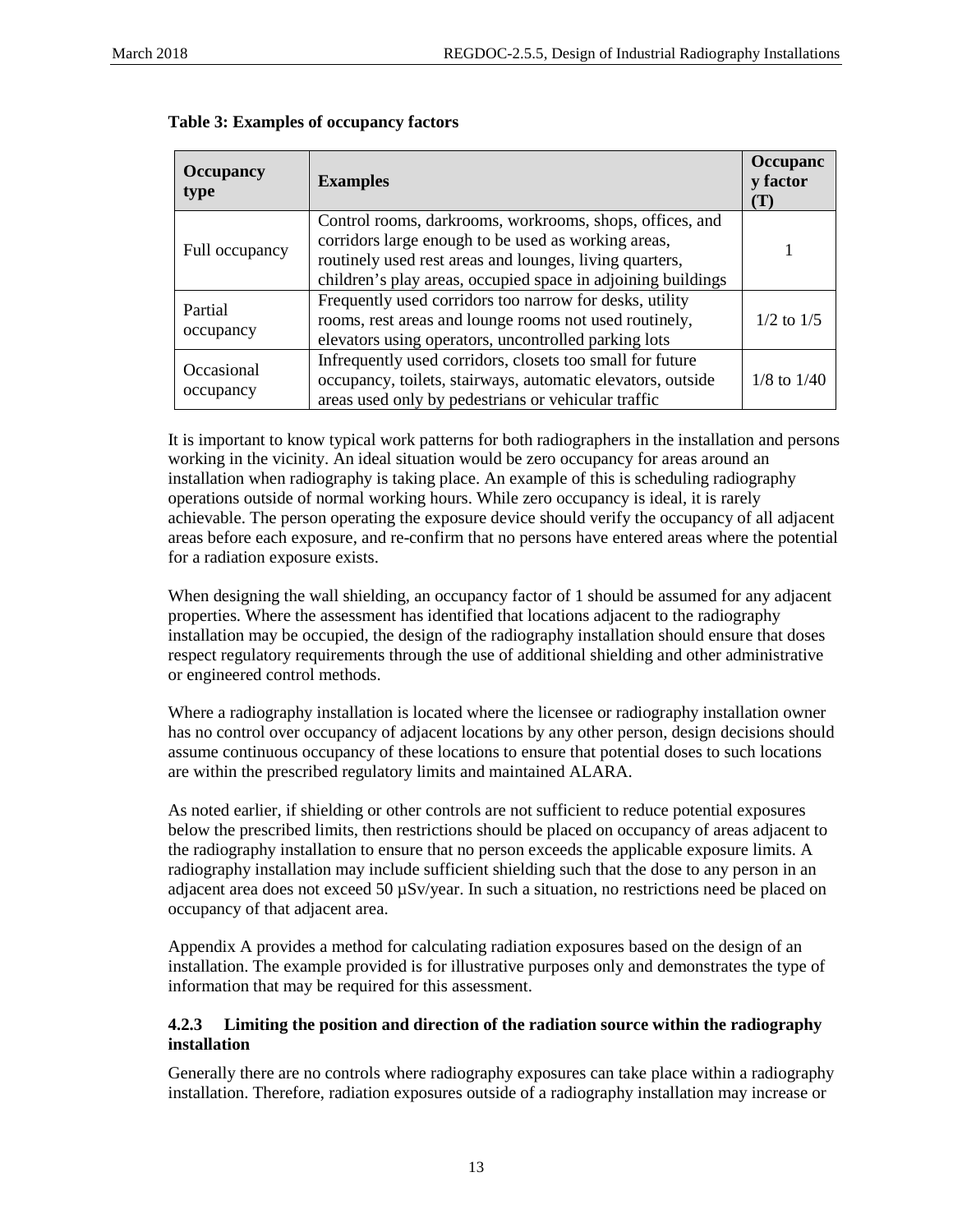decrease depending on the distance between the sealed source and the shielding wall(s). Furthermore, changes in the direction of the radiation beam can also have a significant impact on the potential radiation exposures outside of a radiography installation.

When there is variability in position or direction of the beam, the design of the radiography installation should take these into account, and should be constructed for the configuration representing the highest potential exposure to any person outside of the installation. If it is not possible to reduce the radiation exposure outside of a radiography installation due to the variations, additional controls should be put in place to provide equivalent protection. These controls could include limiting the locations within the installation where radiography operations may be carried out.

## <span id="page-18-0"></span>**4.3 Monitoring for human presence prior to exposures**

In general practice, the CEDO conducting the radiography examination will be the last person to exit the radiography installation before exposing the nuclear substance. This is normally sufficient to ensure that the radiography installation is unoccupied. However, the CEDO should be positioned to ensure that no person can enter the radiography installation when the nuclear substance is in the unshielded position.

In accordance with the regulatory requirements, the CEDO must erect barriers or place persons to prevent anyone from entering the installation when a radiography exposure is being conducted. Therefore, the CEDO will need to evaluate the risks associated with any exposure and ensure that there are sufficient measures in place to prevent access to the installation during the exposure.

Remote monitoring of the interior of the radiography installation should be considered to ensure that no person is inside when the exposure operator is preparing to move the sealed source from the shielded position. Consideration should also be given to providing alarm or stop buttons on the interior of the radiography installation to allow a person inside to signal other persons to cancel the planned exposure.

The design of the radiography installation should include the provision for fire alarm or other emergency pull stations to summon aid or alert other persons of a potential fire or other emergency situation. Consultation with the applicable fire code provisions will establish the necessity for including any necessary alarm systems.

## <span id="page-18-1"></span>**5. Construction**

Any changes introduced during the construction due to unforeseen issues should be documented and included in the "as-built" drawings. All changes should be evaluated to ensure that they do not compromise the level of radiation protection and safety for which the radiography installation was designed.

If the radiography installation is going to be constructed inside an existing building or structure, the building or structure should have the structural capacity to allow safe construction and the eventual structural load of the radiography installation. In addition, the structural capacity must be sufficient for any dynamic or other loads introduced as a consequence of operating the radiography installation (for example, cranes, lifting machinery).

The construction of the radiography installation must not introduce deficiencies in the designed level of radiation protection. In particular, the shielding supplied must be of the composition, quality and quantity originally specified or better.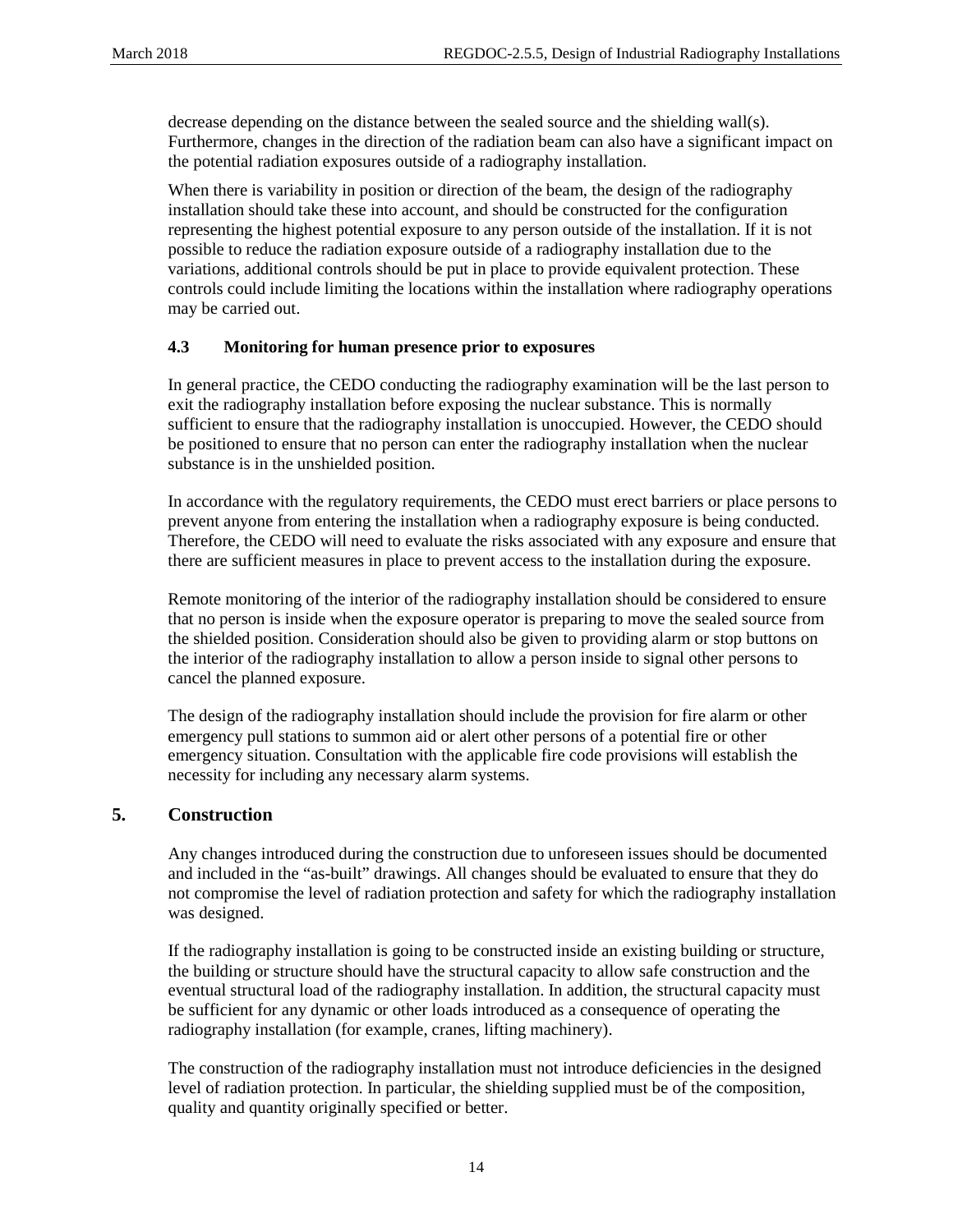The following are examples of deficiencies that could be introduced:

- aggressive or rapid construction methods which compromise the shielding capability of the installation by the introduction of excessive voids in poured concrete
- hollow block walls not completely filled with mortar
- joints in shielding are not properly filled or finished
- lead shielding does not extend as specified in the plans
- unsupported lead sheeting

#### <span id="page-19-0"></span>**6. Commissioning**

To determine if the installation meets design specifications, commissioning tests and radiation dose rate measurements should be performed prior to its use. If the testing shows that the installation does not adequately limit dose, additional shielding, safety, and security measures should be used.

Measurements should be taken to verify that there are no cracks, holes or voids in the walls, floors or ceiling which can result in localized areas of higher dose rates. Measurements should also be taken to confirm that the installed shielding is adequate and installed as originally designed and that any doses from skyshine are below dose limits and ALARA.

All radiation testing should be carried out with nuclear substances that are of the same type and quantity which are expected to be routinely used in the installation. Values of radiation doses for locations around the radiography installation should be calculated based on the nuclear substance and the activity used for the commissioning test. A method for calculating radiation doses based on the design of the installation may be found in appendix A. These expected values should be compared to actual observed radiation dose values to determine if there are any deficiencies in the design or construction of the shielding of the installation. Particular attention should be directed to confirming that the expected values of skyshine are within the expected range and do not exceed prescribed levels. General radiation surveys should be carried out in all areas adjacent to the radiography installation to confirm that there are no unexpected radiation fields that were not anticipated during the design stage. A record of all readings should be retained.

Licensees are required to ensure that all radiation measurements are conducted using a suitable gamma radiation survey meter that has been calibrated within the past 12 months. The operation of the survey meter, including a battery check, should be documented before performing any radiation surveys.

Notices or warning signs, containing all required information, must be posted in all areas where such signage is required in accordance with the *Radiation Protection Regulations*. Contact information should be reviewed on a regular basis to ensure that it is up to date and legible.

A comprehensive evaluation of the radiography installation should also be conducted to ensure that it has been constructed in accordance with the accepted design and operates as expected.

Commissioning should include testing of all mechanical, electrical and safety-related systems (such as shut-down controls, alarms and occupancy monitors) to verify that they operate as intended.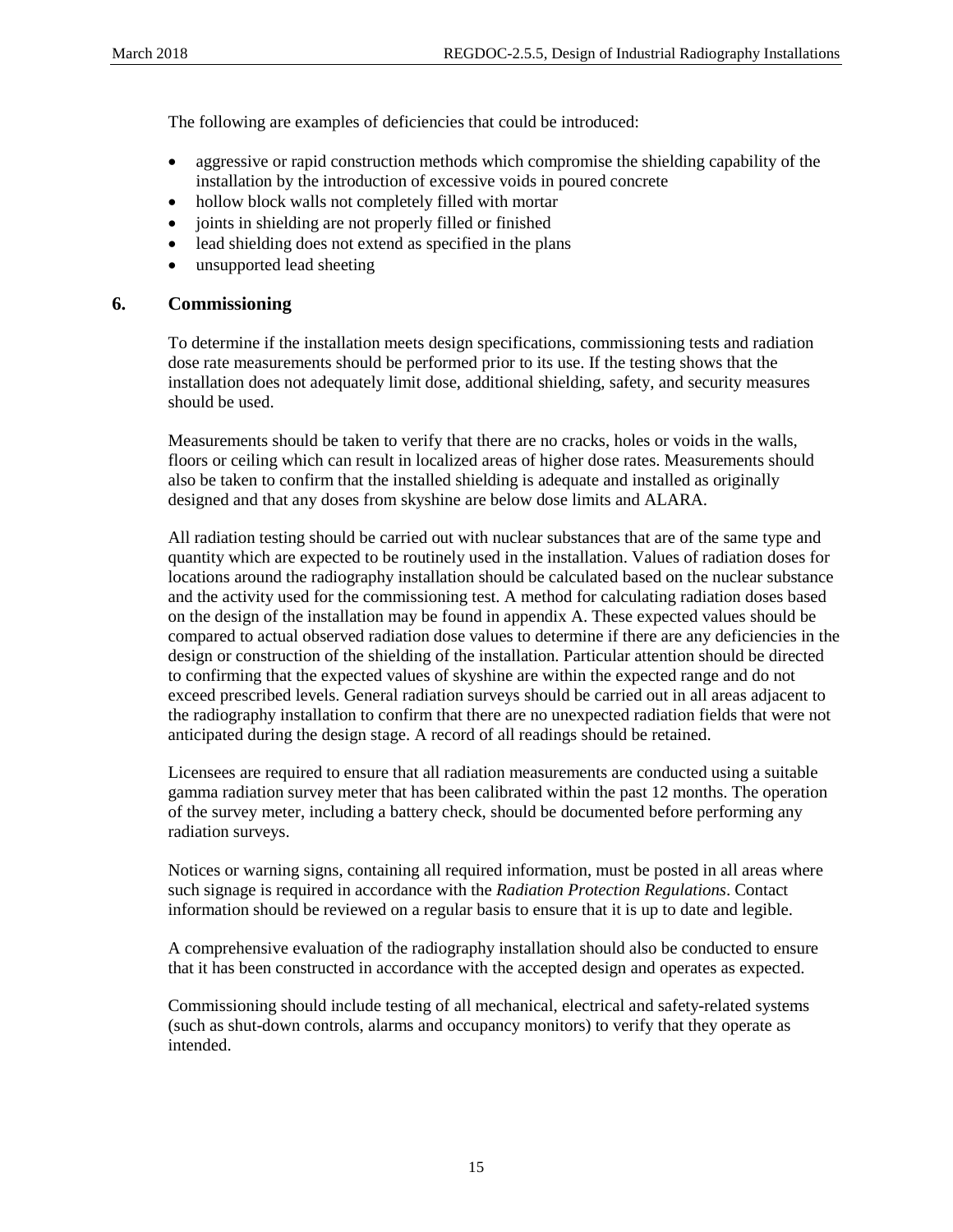# <span id="page-20-1"></span><span id="page-20-0"></span>**7. Operation**

#### **7.1 Routine reviews and maintenance**

Once the radiography installation is operational, periodic reviews should be undertaken to ensure:

- building structures and shielding components have not shifted
- separations, voids or other deficiencies have not been introduced into the shielding
- the shielding has not been compromised or altered so as to reduce its effectiveness
- the safety systems continue to function as designed and expected

These reviews should be carried out with a frequency that is sufficient to detect any changes that could reduce the effectiveness of the radiography installation but should not be less than once per calendar year.

Any deficiencies noted as a result of these reviews should be documented and followed-up to make repairs or replace materials, as necessary. Records of all inspections, evaluations and the measures taken to address identified deficiencies should be retained for follow-up inspection and review.

The presence and legibility of any required warning or notice signs should also be routinely inspected to ensure that the information provided remains current and available to any person needing to see it. Particular attention should be applied to ensuring the readability and current status of the required contact information.

#### <span id="page-20-2"></span>**7.2 Ongoing evaluation of the design**

The radiography installation should also be evaluated on an ongoing basis to determine if any of the considerations that were used in its design have changed. A review of the adequacy of the design and radiation protection measures should be conducted if there are changes to the following:

- nuclear substance or maximum activity of the nuclear substance to be used
- exposure devices to be used
- where the radiography operations are conducted within the installation
- the occupancy levels of adjacent areas
- workload and frequency of use
- services, penetrations or access points (installation or removal)
- structural components (including deterioration or degradation)
- regulatory requirements for industrial radiography

Remedial measures may be necessary, such as reducing the amount of activity of the nuclear substance being used, using an alternative nuclear substance with lower gamma energies, or scheduling more radiography operations at times when workers are not present near the installation. Relocating occupied areas at a greater distance from the installation should also be considered.

All corrective actions taken should be documented and the records of any changes retained for further review and inspection.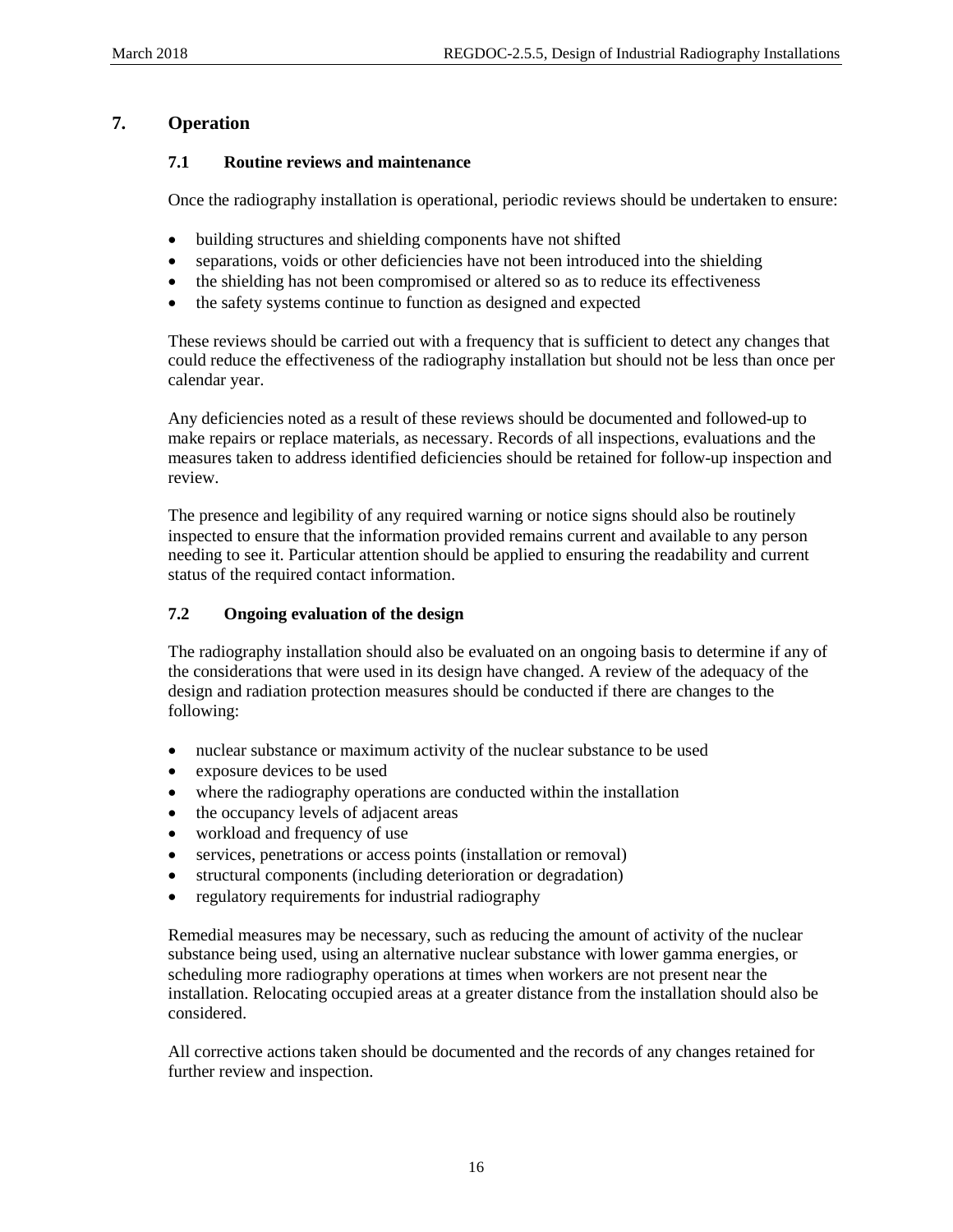# <span id="page-21-0"></span>**Appendix A: Dose Calculations**

# <span id="page-21-1"></span>**A.1 Five-step method**

The following five-step method is a possible approach for estimating doses to persons as a result of operations at a radiography installation. While licensees may choose to use another method, the steps provided below demonstrate the type of information required to estimate doses to individuals occupying areas around a radiography installation.

#### **1. Obtain architectural drawings or make an accurate, scaled and dimensioned drawing of the installation and the facility in which it's located.**

The drawings need to show the locations where nuclear substances will be present, and the occupied locations where persons might be expected to be exposed to radiation as a result of radiography exposures. Surrounding areas should also be considered.

#### **2. Obtain the following information about the operation of the radiography installation:**

- the location(s) where radiography will be carried out
- the number of exposures to be carried out per year, and the average time per exposure
- the nuclear substance to be used
- the maximum activity to be used for each exposure
- **3. Identify the areas occupied and the appropriate occupancy factors for areas surrounding the radiography installation(s).**

Occupied areas in the immediate vicinity of the radiography installation as well as areas outside of the facility (e.g., neighbouring buildings) need to be considered. The occupancy factor (T) for each occupied location is the fraction of time an individual occupies a location while there is a radiation field present.

A collimator is a shielding tool that partially covers the radiation source and is a useful tool that may be used to prevent or reduce dose rates at some occupied locations.

#### **4. Estimate the radiation dose rates produced in each potentially occupied area**

Three methods are used to estimate the radiation dose rates to which a person will be exposed as a result of radiography exposures.

The first method is to take direct measurements of the dose rates in surrounding areas, using a sufficiently sensitive, properly calibrated radiation survey meter. This method is generally useful when evaluating an existing installation, or when making a comparative analysis for designing a new installation that is very similar in layout and design to an existing site.

The second method involves the use of area dosimeters, which may be passive dosimeters (thermoluminescent dosimeters or optically stimulated luminescent dosimeters) or active dosimeters (direct reading dosimeters). This method is also useful when evaluating an existing installation, or when making a comparative analysis for designing a new installation that is very similar in layout and design to an existing site. Areas that have higher occupancy and areas with higher dose rates should be considered when determining the locations where area dosimeters are placed. Doses reported by area dosimeters can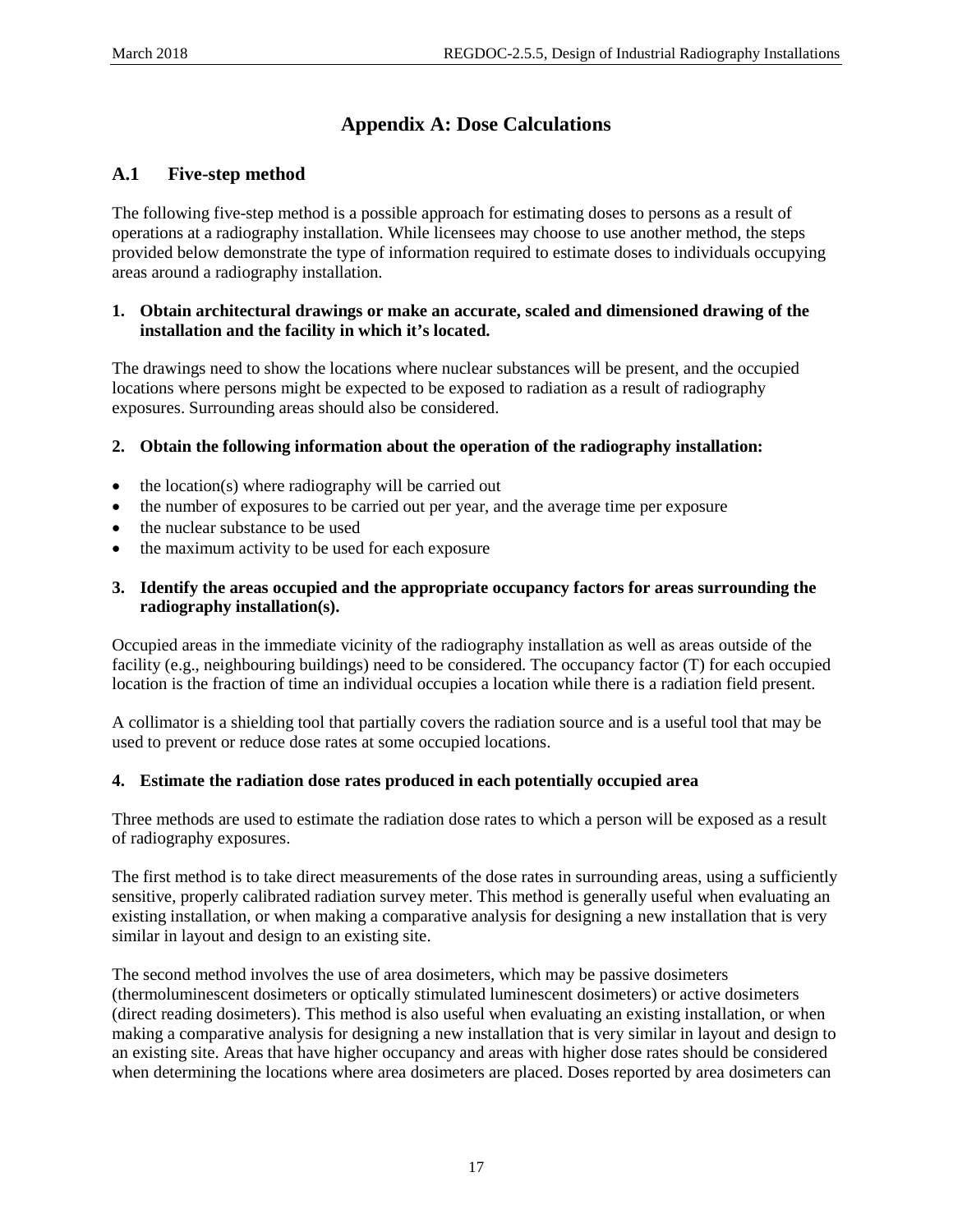be used to estimate radiation dose rates (e.g., per week, month or year) depending on how long the dosimeters were in use.

The third method is a mathematical approach that relies on the known physical properties of the nuclear substances being used, the distances to each occupied area and the shielding properties and thickness of the building materials. This method may be useful when designing a radiography installation.

Commercial software is available for modeling dose rates for both primary and scatter radiation (including skyshine). Guidance on how to calculate dose rates from primary and scatter radiation is provided in the National Council on Radiation Protection and Measurements' Report No. 151, *Structural Shielding Design and Evaluation for Megavoltage X- and Gamma-Ray Radiotherapy Facilities* [6].

The appropriate gamma ray constant combined with the appropriate half-value layer (HVL) or tenth-value layer (TVL) should be used to estimate dose rates. HVL1 is the thickness of shielding required to reduce the dose rate to one-half and TVL1 is the thickness of shielding required to reduce the dose rate to one-tenth.

If the proposed shielding thickness is greater than HVL1 (or TVL1) in table A1, then HVL2 (or TVL2) should be used for the calculation of all subsequent thicknesses of shielding required, beyond the initial values. This is due to the non-linearity of absorption of gamma radiation in the materials presented.

Table A1 provides the gamma ray constants for commonly used nuclear substances and the corresponding HVLs and TVLs for concrete and lead shielding.

#### **Table A1: Gamma ray constants (Г) and half-value layers (HVL) for concrete and lead shielding for commonly used nuclear substances**

|                |                              | Half-value layer (mm) |      |      |      | Tenth-value layer (mm) |       |             |      |
|----------------|------------------------------|-----------------------|------|------|------|------------------------|-------|-------------|------|
| <b>Nuclear</b> | <b>Gamma ray</b><br>constant | <b>Concrete</b>       |      | Lead |      | <b>Concrete</b>        |       | Lead        |      |
| substance      |                              | HVL1                  | HVL2 | HVL1 | HVL2 | <b>TVL1</b>            | TVL2  | <b>TVL1</b> | TVL2 |
| $Ir-192$       | 117                          | 119                   | 49   | 3.8  | 3.3  | 225                    | 133   | 12          | 15   |
| $Cs-137$       | 78                           | 121                   | 62   | 9.4  | 6.7  | 255                    | 160   | 24          | 20   |
| $Co-60$        | 305                          | 131                   | 81   | 20   | 14   | 305                    | 211   | 50          | 40   |
| Se-75          | 56                           | 110                   | 40   | 1.6  | 1.5  | 199                    | 115   | 5.4         | 7.2  |
| $Yb-169$       | 52                           | 69                    | 40   | 0.3  | 0.7  | 155.3                  | 105.7 | 2.1         | 4.5  |

The method used to calculate dose rates in occupied areas outside of a radiography installation depends on the thickness of shielding that is considered. Three scenarios are described below in which different equations should be used to calculate dose rate.

**Scenario 1:** If the thickness of shielding is less than HVL1, the dose rate can be estimated using equation 1 for the location of interest.

Equation 1:  $R = (\Gamma \times A \times 2^{-t/HVL1}) / d^2$ 

| Where:   |                                                                              |                      |
|----------|------------------------------------------------------------------------------|----------------------|
| R        | is the dose rate                                                             | $(\mu Sv/h)$         |
| $\Gamma$ | is the gamma ray constant for the source at 1 m                              | $(\mu Sv/h$ per GBq) |
| A        | is the activity of nuclear substance                                         | (GBq)                |
| d        | is the distance between the nuclear substance and the location               | (m)                  |
| t        | is the thickness of shielding, in the direction of travel*, in any shielding | (mm)                 |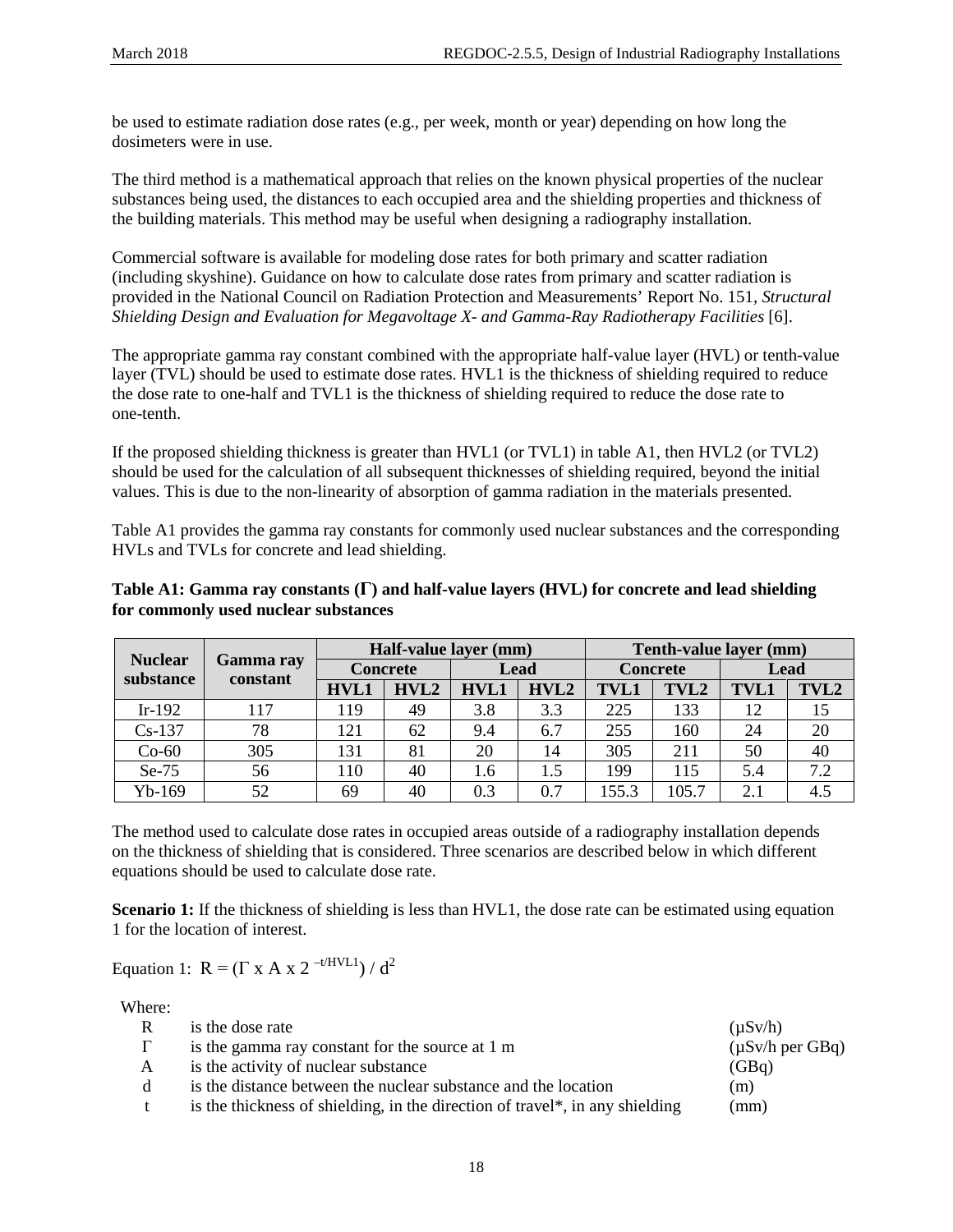|  |  | wall between the nuclear substance and the location |  |
|--|--|-----------------------------------------------------|--|
|--|--|-----------------------------------------------------|--|

| HVL1 | is the thickness of shielding to reduce the unshielded dose | (mm) |
|------|-------------------------------------------------------------|------|
|      | rate to one half of the original                            |      |

\* Note that if the radiation is penetrating a shielding wall at an oblique angle, the actual thickness of the shielding will be greater than the thickness of the wall.

**Scenario 2**: If the thickness of shielding is more than HVL1 but less than TVL1, the dose rate can be estimated using equation 2.

Equation 2:  $R = (\Gamma \times A \times 0.5 \times 2 \cdot (t-HVL1)/HVL2) / d^2$ 

Where:

| R    | is the dose rate                                                             | $(\mu Sv/h)$         |
|------|------------------------------------------------------------------------------|----------------------|
| Г    | is the gamma ray constant for the source at 1 m                              | $(\mu Sv/h$ per GBq) |
| A    | is the activity of nuclear substance                                         | (GBq)                |
| d    | is the distance between the nuclear substance and the location               | (m)                  |
| t    | is the thickness of shielding, in the direction of travel*, in any shielding | (mm)                 |
|      | wall between the nuclear substance and the location                          |                      |
| HVL1 | is the thickness of shielding to reduce the unshielded dose rate             | (mm)                 |
|      | to one-half of the original                                                  |                      |
| HVL2 | is the thickness of shielding, in addition to the first HVL, to              | (mm)                 |
|      | reduce the dose rate to another one-half                                     |                      |

**Scenario 3:** If the thickness of shielding is greater than TVL1, the dose rate can be estimated using equation 3.

Equation 3:  $R = (\Gamma \times A \times 0.1 \times 10^{-(t-TVL1)/TVL2}) / d^2$ 

Where:

| R        | is the dose rate                                                             | $(\mu Sv/h)$         |
|----------|------------------------------------------------------------------------------|----------------------|
| $\Gamma$ | is the gamma ray constant for the source at 1 m                              | $(\mu Sv/h$ per GBq) |
| A        | is the activity of nuclear substance                                         | (GBq)                |
| d        | is the distance between the nuclear substance and the location               | (m)                  |
| t        | is the thickness of shielding, in the direction of travel*, in any shielding | (mm)                 |
|          | wall between the nuclear substance and the location                          |                      |
| TVL1     | is the thickness of shielding to reduce the unshielded dose rate             | (mm)                 |
|          | to one-tenth of the original                                                 |                      |
| TVL2     | is the thickness of shielding, in addition to the first TVL, to              | (mm)                 |
|          | reduce the dose rate to another one-tenth                                    |                      |

#### **5. Extrapolate the calculated dose rates at each location to annual doses for the persons who may occupy each area.**

Calculated annual dose estimates should be based on the projected installation workload (immediate and future potential) and occupancy factors for occupied areas surrounding the radiography installation. If dose rates are obtained in μSv/h using a radiation survey meter or by calculation, the annual dose to an exposed person can be calculated using equation 4.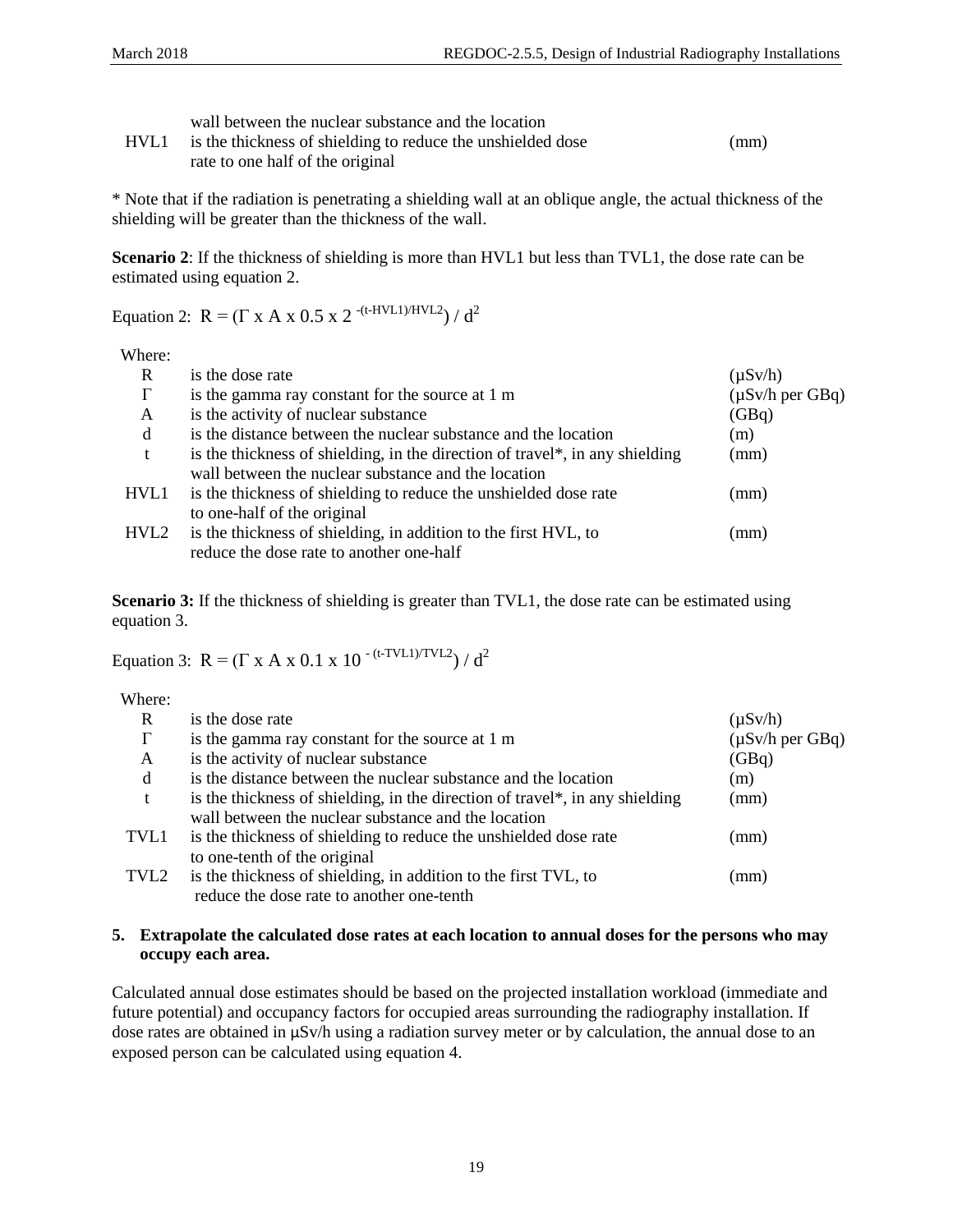Equation 4:  $D = N x T x R x S$ 

#### Where:

| D            | is the dose                                                          | $(\mu Sv)$   |
|--------------|----------------------------------------------------------------------|--------------|
| N            | is the maximum number of radiography exposures carried out per year  |              |
| T            | is the occupancy factor for the exposed person and occupied location | 0 < T < 1    |
| R            | is the dose rate at the specific location                            | $(\mu Sv/h)$ |
| <sub>S</sub> | is a conservative estimate for the average duration of radiography   | (h)          |
|              | exposures                                                            |              |

Skyshine dose estimates should be made by calculation or direct measurement before routine radiography exposures are carried out. If it can be demonstrated that annual doses to workers and members of the public (including skyshine) are below dose limits and ALARA, it can be concluded that the design is adequate for protecting persons occupying areas surrounding the radiography installation.

If dose rates are obtained using an area dosimeter, the annual dose to an exposed person can be calculated using equation 5:

#### Equation 5:  $D = H x 365.25/d x T$

| Where: |                                                                                    |                 |
|--------|------------------------------------------------------------------------------------|-----------------|
| H      | is the dosimeter reading for the period of time it was in use                      | $(\mu Sv)$      |
| 365.25 | is the average number of days in a year                                            |                 |
| d      | is the number of days the dosimeter was used for the purpose of area<br>monitoring |                 |
|        | is the occupancy factor for the exposed person and occupied location               | $0 \le T \le 1$ |

The CNSC may consider that an ALARA assessment is not required when individual occupational doses for nuclear energy workers (NEWs) are unlikely to exceed 1 mSv per year, when the dose to individual members of the public is unlikely to exceed 50  $\mu$ Sv per year, and when annual collective dose (both occupational and public) is unlikely to exceed 1 person-Sv (as recommended in CNSC document G-129 rev 1, *Keeping Radiation Doses "As Low as Reasonably Achievable (ALARA)"* [1]).

# <span id="page-24-0"></span>**A.2 Example of a dose calculation**

The following example demonstrates the use of the five-step method for estimating radiation doses to person for a facility with one radiography installation. This example considers primary radiation only and does not include skyshine.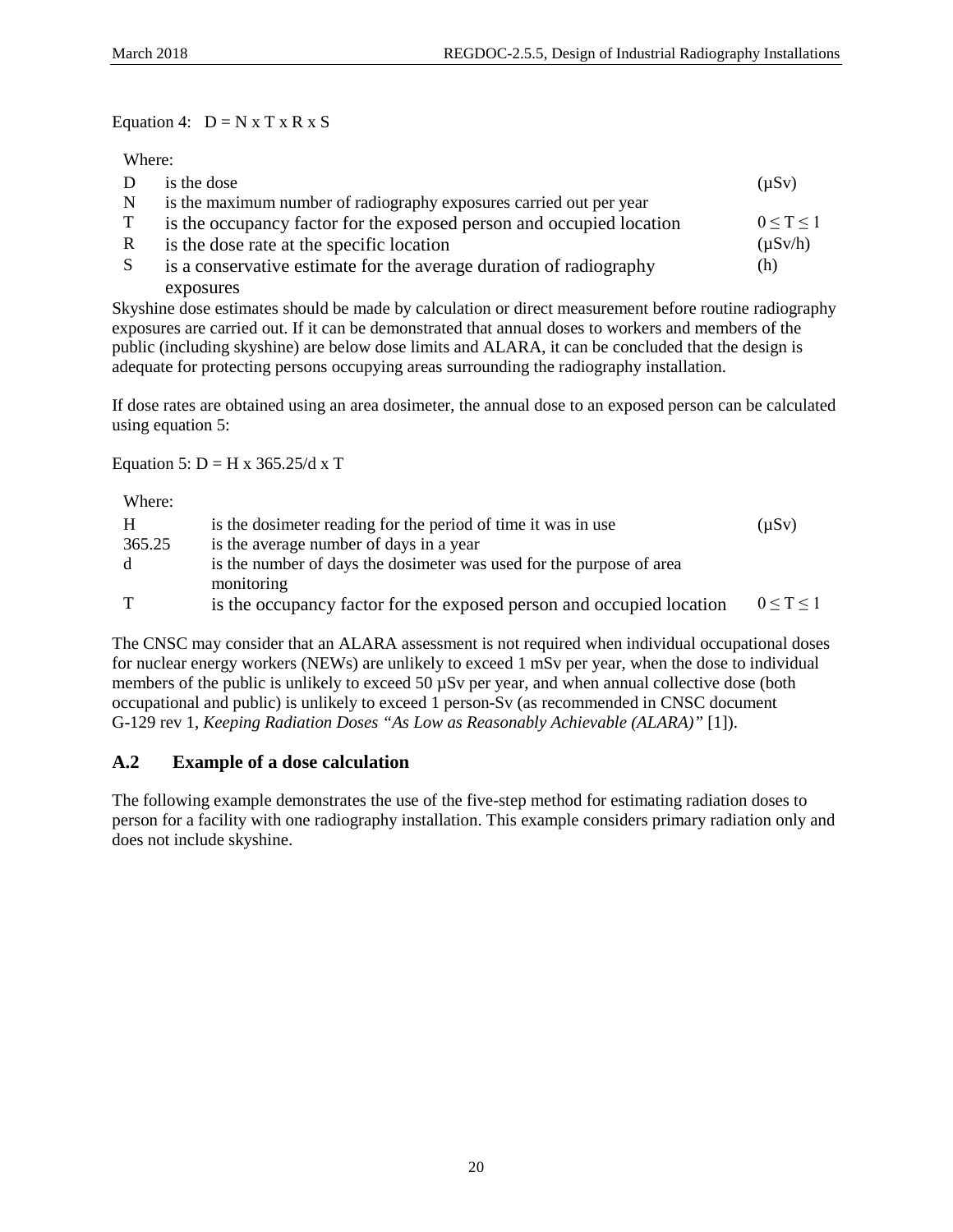**1. Drawing of the installation, the facility in which it's located, and surrounding areas**



## **2. Radiography installation information**

The following information applies to this radiography installation:

- locations where the nuclear substances may be present is identified in Figure A1
- at this installation, a maximum of 20 radiography exposures per week are planned and operations will only take place during normal business hours (i.e., a maximum of 1040 exposures per year)
- the nuclear substance used for radiography at this installation is cobalt-60
- activity of the source is 4.07 TBq (110 Ci)

## **3. Identify the occupancy and the appropriate occupancy factor**

Occupied locations were identified and occupancy factors were conservatively chosen. Information is summarized in Table A2.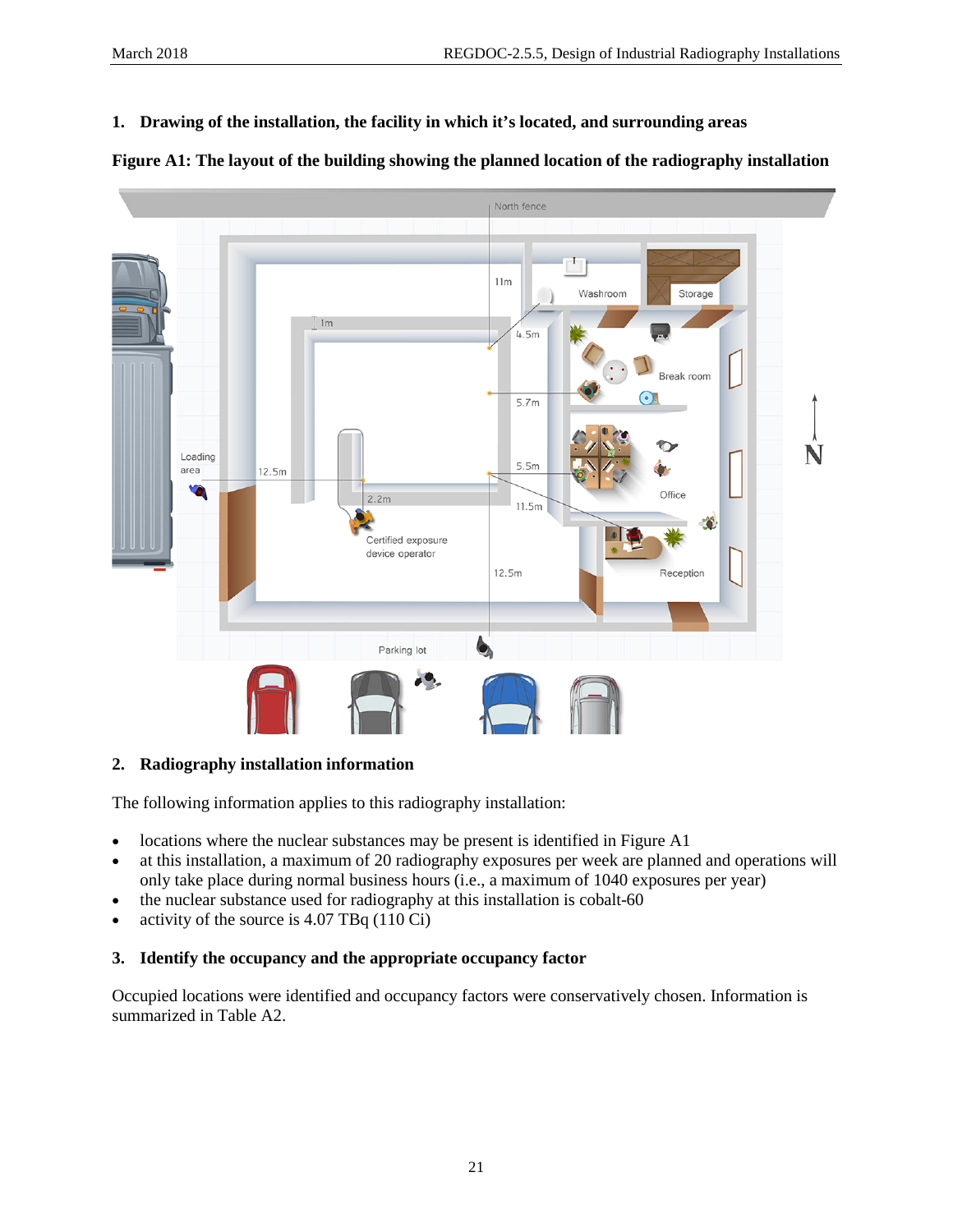| <b>Location</b>   | T    | <b>Notes</b>                                                               |  |  |  |  |
|-------------------|------|----------------------------------------------------------------------------|--|--|--|--|
| CEDO's position   | 1    | There will be two full time workers that can perform radiography at this   |  |  |  |  |
|                   |      | installation. The exact fraction of radiography exposures carried out by   |  |  |  |  |
|                   |      | each exposure device operator is uncertain; as such, it is conservatively  |  |  |  |  |
|                   |      | assumed that all of the exposures are carried out by one CEDO.             |  |  |  |  |
| Receptionist desk | 1    | It is conservatively assumed that the receptionist will be occupying the   |  |  |  |  |
|                   |      | receptionist desk for all radiography exposures. The receptionist is not a |  |  |  |  |
|                   |      | NEW.                                                                       |  |  |  |  |
| <b>Break room</b> | 1/4  |                                                                            |  |  |  |  |
| Washroom          | 1/16 |                                                                            |  |  |  |  |
| Office space      | 1    | The location in the office space closest to the source is assumed to be    |  |  |  |  |
|                   |      | occupied by worker that is not a NEW.                                      |  |  |  |  |
| Parking lot       | 1/8  |                                                                            |  |  |  |  |
| North fence       | 1    | Assume worst case occupancy to be conservative.                            |  |  |  |  |
| Loading area      | 1/8  | Assume workers at the adjacent business will be parking their cars and     |  |  |  |  |
|                   |      | smoking in the parking lot.                                                |  |  |  |  |
| Roof              | N/A  | Access is restricted during radiography exposures.                         |  |  |  |  |
| <b>Basement</b>   | N/A  | There is no basement in the building.                                      |  |  |  |  |

|  |  | Table A2: Occupied locations and occupancy factors |  |  |
|--|--|----------------------------------------------------|--|--|
|--|--|----------------------------------------------------|--|--|

## **4. Estimate the radiation dose rates produced in each potentially occupied area**

Assuming a concrete wall thickness of 1 m for all walls of the radiography installation, the shielding thickness is greater than the TVL1 of 305 mm. Therefore, equation 3 should be used to calculate the dose rate at each location (not including skyshine). The calculated dose rates using this method are provided in Table A3. Since it is possible for radiography to be carried out with the source in different spots within the radiography installation, the most conservative cases were assumed when determining the distance between the source and location. For example, for the distance between the source and the office space, it was assumed that radiography exposures would take place with the source position in the location of the radiography installation closest to the office space.

## **Table A3: Calculated dose rates for the most occupied locations around the radiography installation (not including skyshine)**

Gamma ray dose constant at  $1 \text{ m } (\Gamma) = 305 \text{ }\mu\text{Sv/h}$  per GBq Dose rate (R) = ( $\Gamma$  x A x 0.1 x 10<sup>-(t-TVL1)/TVL2</sup>)  $\int d^2$ 

| <b>Location</b>      | Г                    | A     |                 | <b>TVL1</b> | TVL2            | d       |     | R            |
|----------------------|----------------------|-------|-----------------|-------------|-----------------|---------|-----|--------------|
|                      | $(\mu Sv/h$ per GBq) | (GBq) | $(\mathbf{mm})$ | (mm)        | $(\mathbf{mm})$ | $(m^2)$ |     | $(\mu Sv/h)$ |
| CEDO's<br>position   | 305                  | 4070  | 1000            | 305         | 211             | 2.2     | $=$ | 13           |
| Receptionist<br>desk | 305                  | 4070  | 1000            | 305         | 211             | 11.5    | $=$ | 0.48         |
| Break room           | 305                  | 4070  | 1000            | 305         | 211             | 5.7     | $=$ | 1.9          |
| Washroom             | 305                  | 4070  | 1000            | 305         | 211             | 4.5     | $=$ | 3.1          |
| Office space         | 305                  | 4070  | 1000            | 305         | 211             | 5.5     | $=$ | 2.1          |
| Parking lot          | 305                  | 4070  | 1000            | 305         | 211             | 12.5    | $=$ | 0.40         |
| North fence          | 305                  | 4070  | 1000            | 305         | 211             | 11      | $=$ | 0.52         |
| Loading area         | 305                  | 4070  | 1000            | 305         | 211             | 12.5    | $=$ | 0.40         |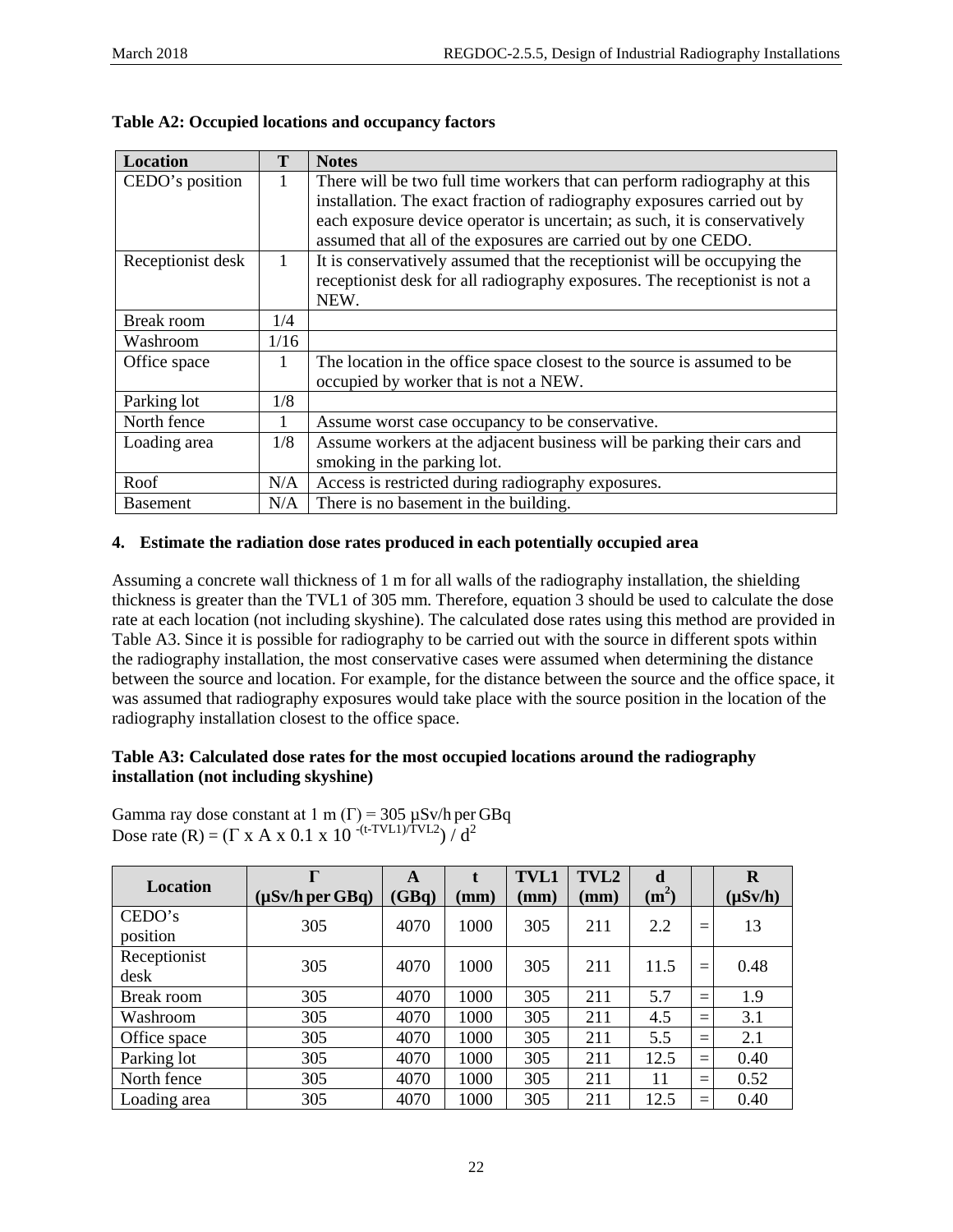#### **5. Extrapolate dose rates to annual doses for the persons who may occupy each area**

The projected workload at this radiography installation is a maximum of 1040 exposures per year (i.e., 20 exposures per week). It is assumed that exposures are not collimated and will take three minutes each (i.e., 0.05 h). Using equation 2 the estimated annual doses to individuals occupying each location of interest are provided in Table A.4.

**Table A4: Calculated annual dose at occupied locations around the radiography installation (not including skyshine), where dose**  $(D) = N \times T \times R \times S$ 

| <b>Location</b>   | N    | T    | $R(\mu Sv/h)$ | S(h) |     | $D(\mu Sv)$ |
|-------------------|------|------|---------------|------|-----|-------------|
| CEDO's position   | 1040 |      | 13.0          | 0.05 | $=$ | 680         |
| Receptionist desk | 1040 |      | 0.5           | 0.05 | $=$ | 25          |
| <b>Break room</b> | 1040 | 1/4  | 1.9           | 0.05 | $=$ | 25          |
| Washroom          | 1040 | 1/16 | 3.1           | 0.05 | $=$ | 10          |
| Office space      | 1040 |      | 2.1           | 0.05 | $=$ | 110         |
| Parking lot       | 1040 | 1/8  | 0.4           | 0.05 | $=$ | 2.6         |
| North fence       | 1040 |      | 0.5           | 0.05 | $=$ | 27          |
| Loading area      | 1040 | 1/8  | 0.8           | 0.05 | $=$ | 2.6         |

The annual dose estimate for the NEW (i.e., the CEDO) is well below the annual dose limit. The annual dose estimates to persons who are not NEWs, occupying the receptionist desk, office space and north fence, are also below the dose limit of 1 mSv/year prescribed in subsection 13(1) of the *Radiation Protection Regulations* and the dose limit 0.5 mSv/year prescribed in the subsection 30(6) of the *Nuclear Substances and Radiation Devices Regulations*. Therefore, no additional shielding is required to keep doses below dose limits.

In addition, the break room, washroom, parking lot, north fence, and loading area may be occupied by both NEWs and non-NEWs and annual dose estimates at these locations should be added to the doses calculated for NEWs and non-NEWs. The estimated annual dose to the NEW, including the annual dose from occupying the break room, washroom, parking lot, north fence, and loading area, is still well below dose limits. The estimated annual dose to the most exposed non-NEW (i.e., the office space worker), including the annual dose from occupying the break room, washroom, parking lot, north fence, and loading area, is also below the dose limits. Therefore, concrete shielding of 1 m is adequate to keep the estimated dose to the office worker below the dose limits. In addition to keeping doses below the dose limits, doses shall also be ALARA. Skyshine dose estimates should be made by calculation or direct measurement before radiography exposures are carried out. If it can be demonstrated that annual doses to workers and members of the public (including skyshine) are below dose limits and ALARA, it can be concluded that the design is adequate for protecting persons occupying areas surrounding the radiography installation.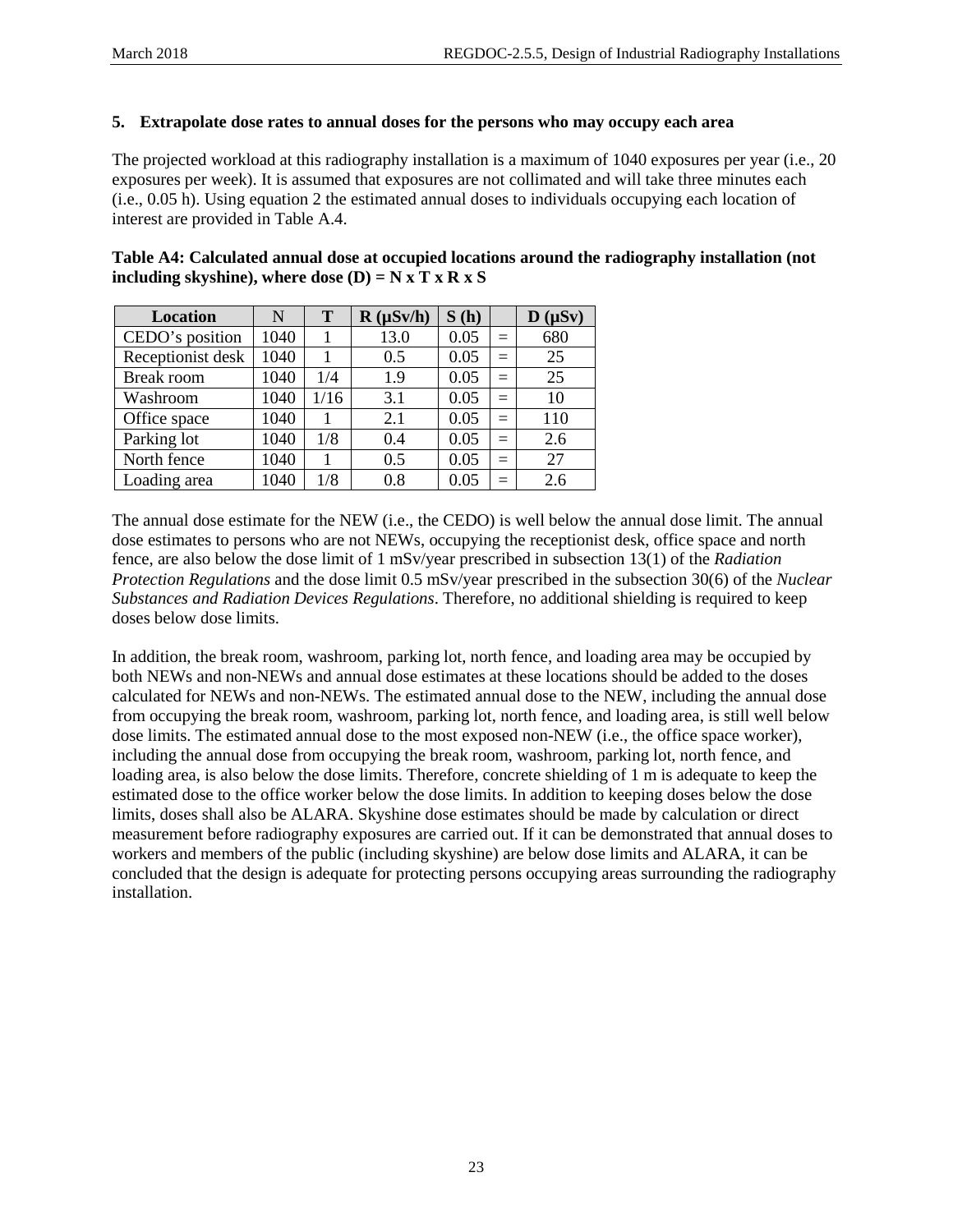# **Glossary**

<span id="page-28-0"></span>For definitions of terms used in this document, see REGDOC-3.6, *[Glossary of CNSC](http://www.nuclearsafety.gc.ca/pubs_catalogue/uploads/REGDOC-3-6-Glossary-of-CNSC-Terminology-eng.pdf)  [Terminology](http://www.nuclearsafety.gc.ca/pubs_catalogue/uploads/REGDOC-3-6-Glossary-of-CNSC-Terminology-eng.pdf)*, which includes terms and definitions used in the *[Nuclear Safety and Control Act](http://laws-lois.justice.gc.ca/eng/acts/N-28.3/)* (NSCA) and the regulations made under it, and in CNSC regulatory documents and other publications. REGDOC-3.6 is provided for reference and information.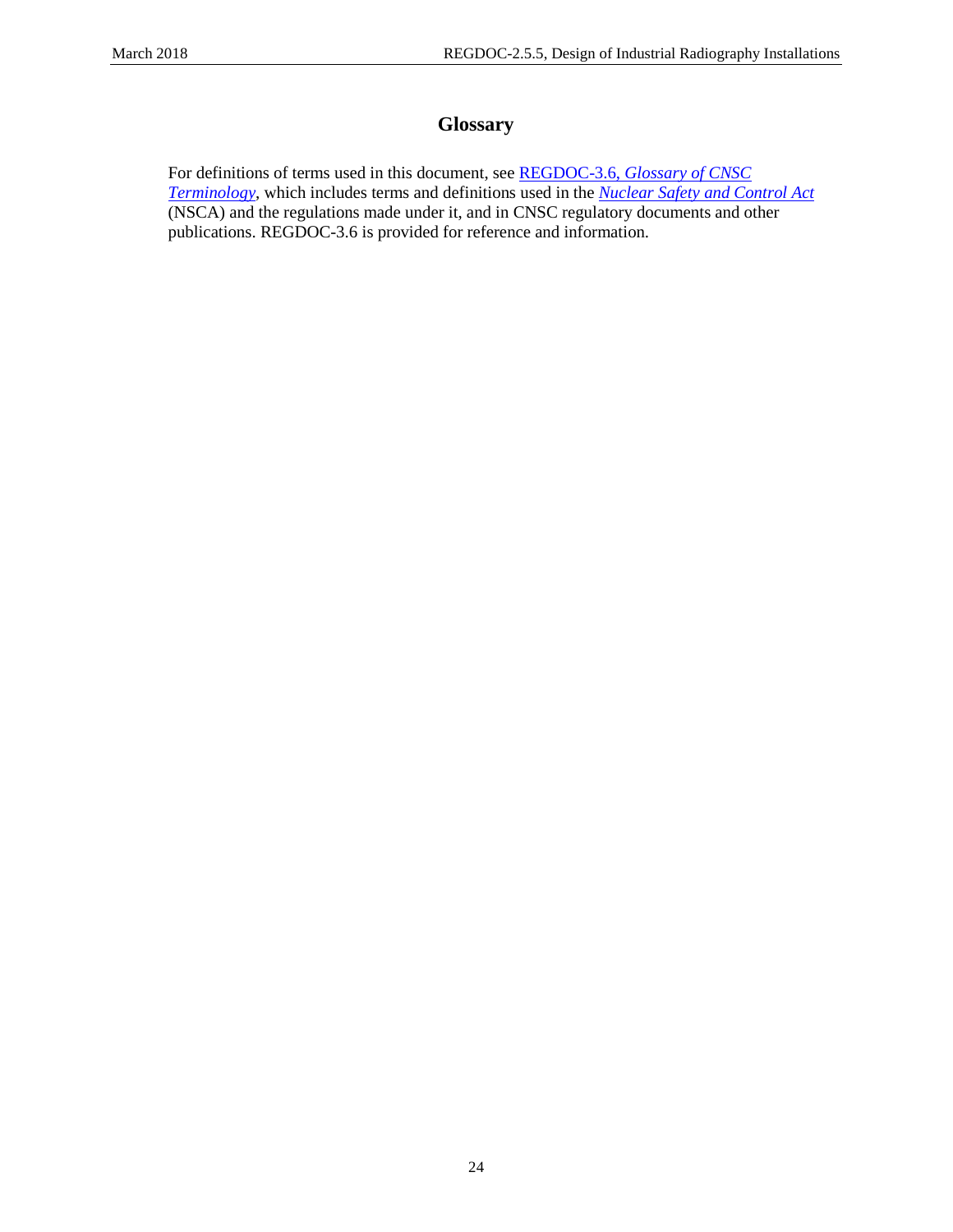# **References**

- <span id="page-29-0"></span>1. Canadian Nuclear Safety Commission (CNSC), G-129 rev.1, *Keeping Radiation Exposures and Doses "As Low as Reasonably Achievable (ALARA)"*, Ottawa, 2004.
- 2. International Commission on Radiological Protection, ICRP Publication 116, Ann. ICRP 40(2-5), *Conversion Coefficients for Radiological Protection Quantities for External Radiation Exposures*, Thousand Oaks, California, 2010.
- 3. Nucleonica GmbH, *Joint Evaluated Fission and Fusion File* (JEFF) 3.1, [Nucleonica Nuclear Science](http://www.nucleonica.com/)  [Portal,](http://www.nucleonica.com/) Version 3.0.49, Karlsruhe, Germany, 2014
- 4. CNSC, REGDOC-2.12.3, *Security of Nuclear Substances: Sealed Sources*, Ottawa, 2013.
- 5. American National Standards Institute, ANSI N43.3-2008, *Installations Using Non-Medical X-Ray and Sealed Gamma Ray Sources, Energies Up To 10 MeV*, Washington, D.C., 2008.
- 6. National Council on Radiation Protection and Measurements, Report No. 151, *Structural Shielding Design and Evaluation for Megavoltage X- and Gamma-Ray Radiotherapy Facilities*, Bethesda, Maryland, 2005.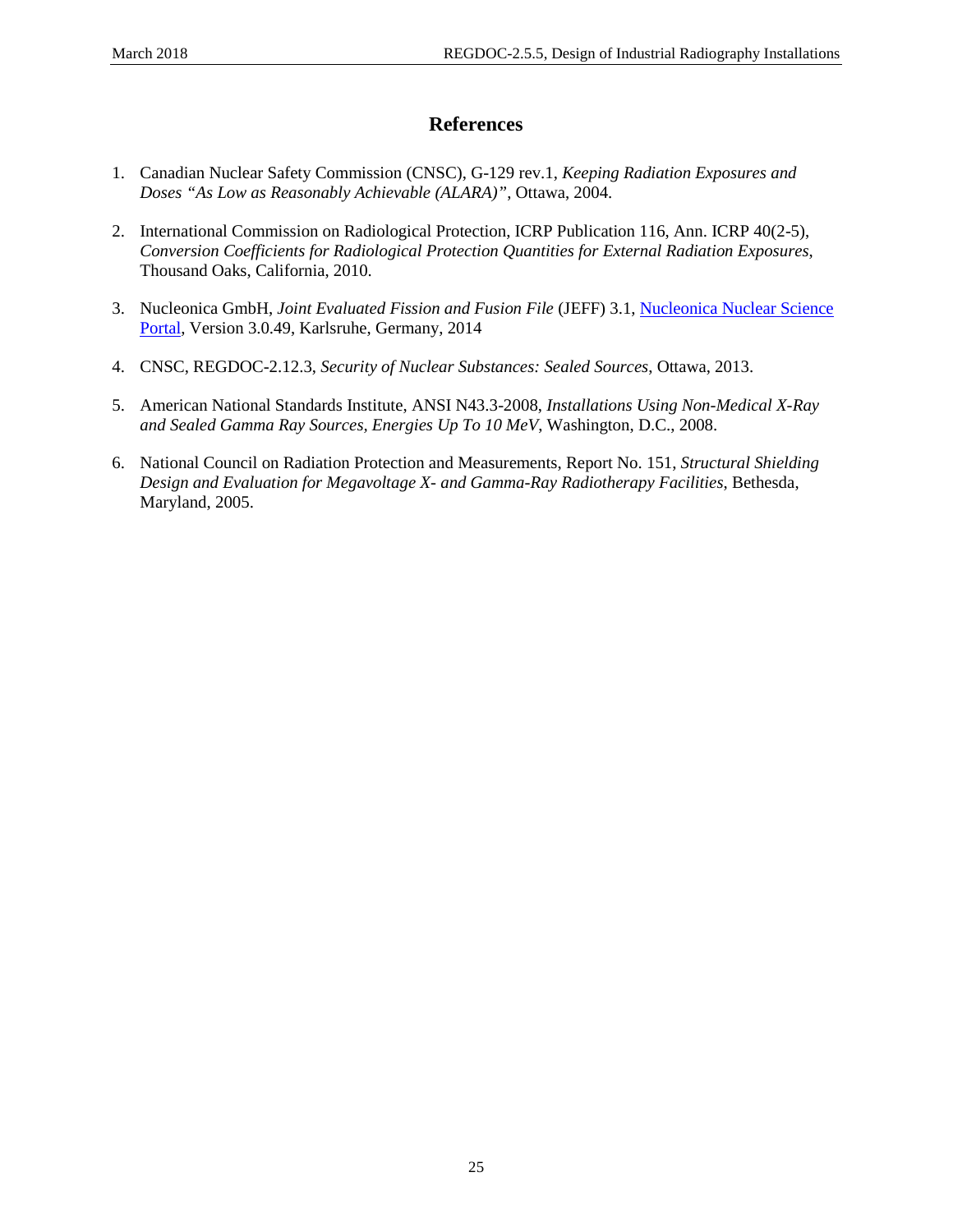# **Additional Information**

<span id="page-30-0"></span>The following documents contain additional information that may be of interest to persons involved in the design of industrial radiography installations in Canada.

- 1. American National Standards Institute, ANSI, N43.10-2001, *Safe Design and Use of Panoramic, Wet Source Storage Gamma Irradiators (Category IV) and Dry Source Storage Gamma Irradiators (Category II)*, 2001.
- 2. American Nuclear Society, *Radiation Shielding*, Richard E. Faw, J. Shultis, La Grange Park, Illinois, 2000.
- 3. Canadian Nuclear Safety Commission, *Working Safely with Industrial Radiography*, Ottawa, 2014.
- 4. Health Canada, Safety Code 34, *Radiation Protection and Safety for Industrial X-ray Equipment,* Ottawa, 2003
- 5. International Atomic Energy Agency, IAEA Safety Standards, Specific Safety Guide No. SSG-11, *Radiation Safety in Industrial Radiography*, Vienna, 2011.
- 6. Johnson, Thomas E. and Brian K. Birky, *Health Physics and Radiological Health*, 4th edition, Baltimore, Maryland, 2012.
- 7. National Council on Radiation Protection and Measurements (NCRP), Report No. 49, *Structural Shielding Design and Evaluation for Medical Use of X Rays and Gamma Rays of Energies Up To 10 MeV*, Bethesda, Maryland, 1976.
- 8. NCRP, Report No. 147, *Structural Shielding Design for Medical X-Ray Facilities*, Bethesda, Maryland, 2004.
- 9. Oak Ridge National Laboratory, ORNL/RSIC-45, *Specific Gamma-Ray Dose Constants for Nuclides Important to Dosimetry and Radiological Assessment*, Oak Ridge National Laboratory, Oak Ridge, Tennessee, 1982.
- 10. United States Nuclear Regulatory Commission, NUREG 1556, *Consolidated Guidance about Materials Licensees – Volume 2, Program Specific Guidance about Industrial Radiography Licenses*, Washington, 1998.